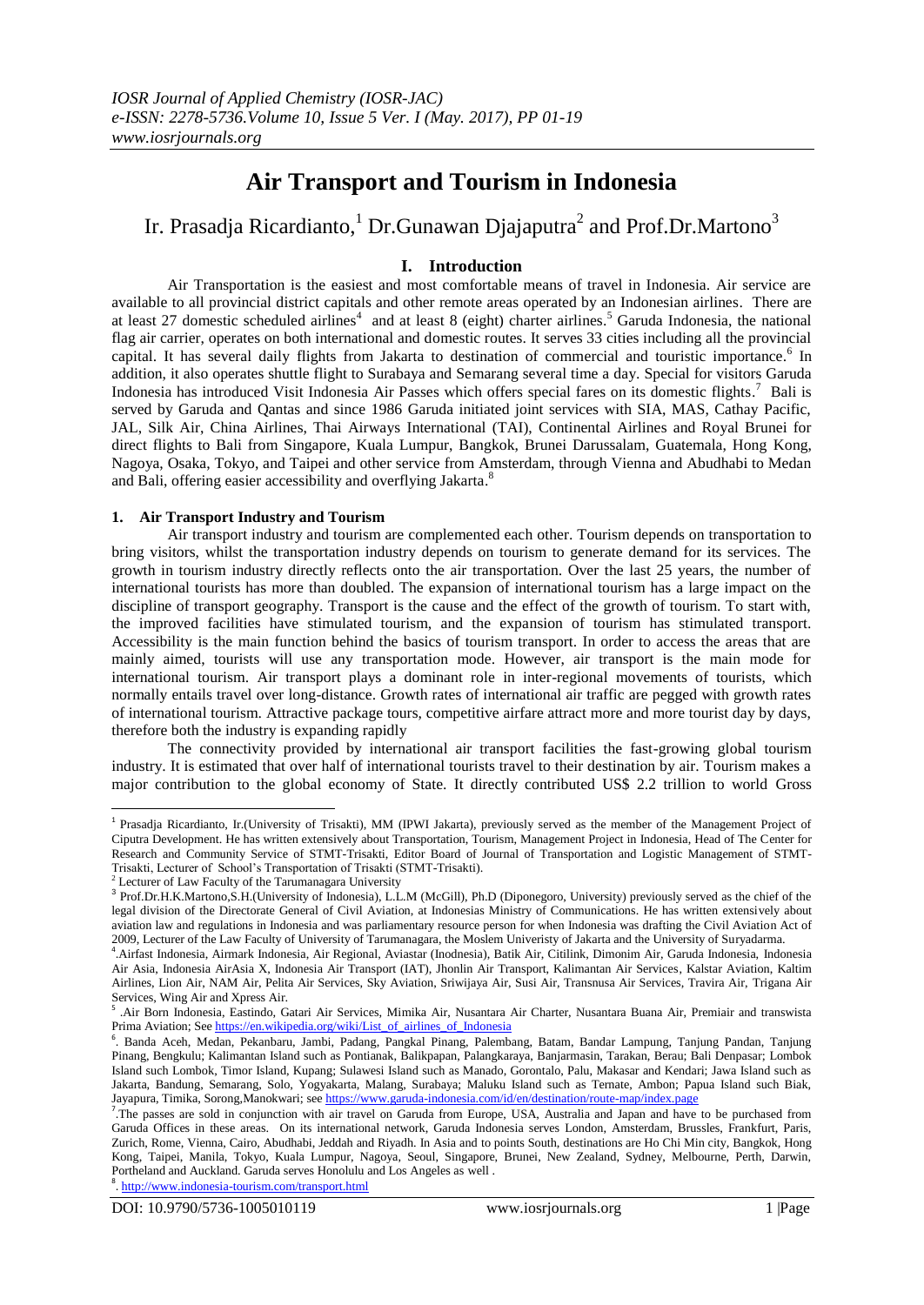Domestic Product (GDP) almost 10% of the global economy in 2015 and provided over 108 million jobs globally. By 2014, the World Travel & Tourism Council (WTTC) expects direct employment in the tourism industry to be more than 126 million people globally. When looking at the jobs and GDP supported through the indirect and induced impacts of tourism, the figures are significantly higher at 285 million jobs. By 2016, tourism could support some 370 million jobs and US\$ 11 trillion in GDP.<sup>9</sup>

In Indonesia, air transportation also has a significant role to contribute the Indonesian economy. It creates jobs and generate wealth. Airlines, airport operators, airport on-site enterprises such as restaurants and retail, aircraft manufacturers, and air navigation services providers employed 190.000 people in Indonesia in 2014. In addition, by buying goods and services from local suppliers the sector supported another 530,000 jobs. On top of this, the sector is estimated to have supported a further 140,000 jobs by paying wages to its employees, some or all which are subsequently spent on consumer goods and services. Foreign tourists arriving by air to Indonesia who spend their money in the local economy, are estimated to have supported an additional 1.7 million jobs in  $2014.<sup>10</sup>$ 

The air transport industry is estimated to have supported a US\$ .4 billion gross value added contribution to GDP in Indonesia in 2014. Spending by foreign tourists supported a further US\$ 14 billion gross value added contribution to the country's GDP. This means that 2.7 per cent of the country's GDP is supported by the air transport sector and foreign tourists arriving by air in Indonesia.<sup>11</sup> This article purported to analysis air and transport and tourism in Indonesia.

# **II. Indonesian Air Transportation**

## **1. Legal Ground of Air Transportation**

## **a. Air Transport Policy**

In the old order regime under President Soekarno's administration the ideology of Indonesia tended to socialist, for that reason transportation was completely run by state-owned enterprises, *Garuda Indonesian Airways* (GIA)<sup>12</sup> and *Merpati Nusantara Airlines (MNA)*, <sup>13</sup> while the Ministry of Air Communications (MOAC) took the role of regulator. All routes, frequencies, type of aircraft, capacities and tariffs, utilization of jet or propeller aircraft were controlled and overseen by the MOAC. Within the Old Order, there were no private airlines and there was no competition between airlines because the Government set all tariffs.<sup>14</sup>

In the New Order regime under President Soeharto's administration, started to introduce a mixed ideology between socialist and liberal ideology (neo-liberal). Based on Minister Decree SK 13/S/1971,<sup>15</sup> air transport was conducted by state-owned enterprises such as  $GIA<sup>16</sup>$  and  $MNA<sup>17</sup>$  together with private owned enterprise such as Zamrud Aviation, Bouraq Airlines, Mandala Airlines, Seulawah Air Services, Indonesian Air Transportation, Sempati Airlines. In the neo-liberal policy GIA allowed to serve trunk line routes based on Ministerial Decree T. 14/4/4-U, <sup>18</sup> whilst MNA,<sup>19</sup> served feeder lines together with privately owned companies such as *Zamrud Aviation, Bouraq Airlines, Mandala Airlines, Seulawah Air Services, Indonesian Air Transportation, Sempati Airlines. 20*

In the Reformation Era, under the regime of Susilo Bambang Yudoyono (SBY), air transportation policy was relaxation (known deregulation) for the purpose to enhance tourism. Private airlines, scheduled, non-

<sup>9.</sup><http://aviationbenefits.org/social-development/tourism/>

<sup>&</sup>lt;sup>10</sup>.IATA , Economics., The Air Transport Sector Makes a Major Contribution to the Indonesian Economy .

 $11$ .Ibid.

<sup>&</sup>lt;sup>12</sup>.Garuda Indonesian Airways, previously a state enterprise (PN) changed to a Limited Company (PT) based on Government Regulation Number 67 of 1971 Concerning Change from State Enterprise (PN) Perhubungan Udara to Limited Company (PT) Garuda Indonesian

Airways. 13 .Merpati Nusantara Airlines previously incorporated as a state enterprise (PN), was changed to Limited Liability Company (PT) in

Government Regulation Number 70 year 1971 Concerning Change from State Enterprise (PN) Perhubungan Udara Daerah dan Penerbangan Serba Guna "Merpati Nusantara" to Limited Liability Company (PT) Merpati Nusantara Airlines.

<sup>&</sup>lt;sup>14</sup>. Martono and Amad Sudiro., A Book Chapters: Aviation Laws and Regulations Applicable in Indonesia. Jakarta: Rajagrafindo, 2017

Chapter Five, page…harap dicari. 15 .Ministerial Decree Concerning Requirements and Provisions Regarding Commercial Use of Airplanes, Ministerial Decree No.SK 13/S/1971 (18 January 1971).

<sup>&</sup>lt;sup>16</sup>.Garuda Indonesian Airways, previously a state enterprise (PN) changed to a Limited Company (PT) based on Government Regulation Number 67 of 1971 Concerning Change from State Enterprise (PN) Perhubungan Udara to Limited Company (PT) Garuda Indonesian

Airways. 17 .Merpati Nusantara Airlines supra note 10

<sup>&</sup>lt;sup>18</sup> Ministerial Decree Concerning Garuda Indonesian Airways Permit from Jakarta to Medan, Padang, Palembang, Belitung, Teluk Betung, Kotaradja dan Bengkulu, Ministerial Decree No. T 4/4/4-U.

<sup>19</sup> .Ministerial Decree Concerning Routes Structure of PN Merpati Nusantara Airlines, Ministerial Decree No. S 8/2/5-Mphb (13 January 1969).

<sup>&</sup>lt;sup>20</sup>. Ministerial Decree Concerning Home Bases of Airlines, Ministerial Decree No.SK 402/S/70 (30 December 1970).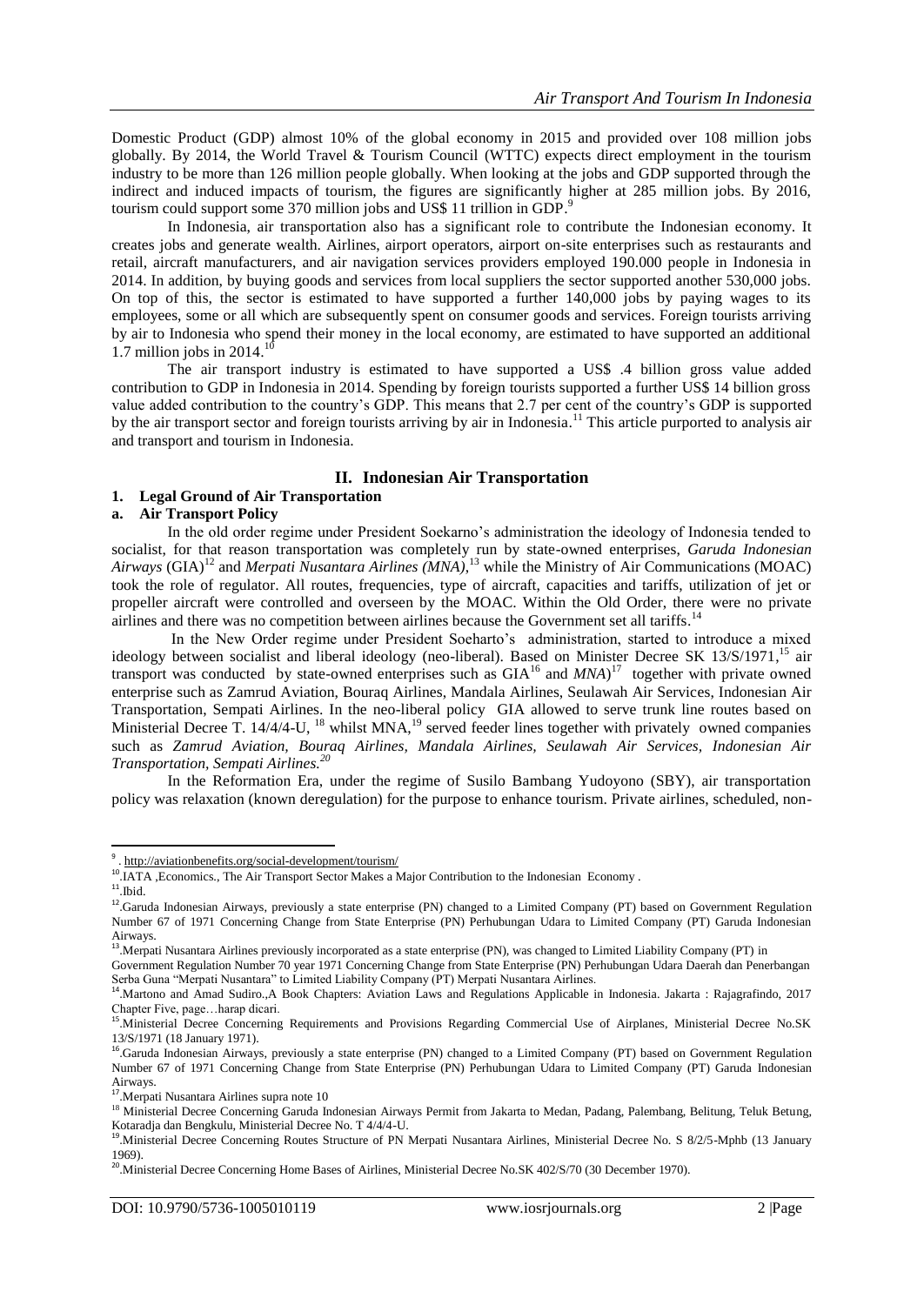scheduled airlines, air cargo, and charter flights as well as general aviation increased rapidly.<sup>21</sup> Under Ministerial Decree KM 81 Year 2004,<sup>22</sup> the requirements to establish a new airline company become very easy. Airlines compete with one another without paying attention to the interest of consumers.<sup>23</sup> As a result of relaxation policy the number of Indonesian accidents spike tremendously. The most notable aviation accident during those period were Garuda Indonesia flight 421 emergency landing on the Bengawan Solo river on 16 January 2002, killing 1 stewardess, Lion Air flight 538 in Solo on 30 November 2004, killing 25 passengers, the Adam Air Flight 574 crash into the Makasar Strait on 1 January 2007, killing 107 passengers and its crews. The aviation safety records in Indonesia continued to plummet in a series of flight accidents. Garuda Indonesia Flight 200 in Yogyakarta on 7 March 2007 killing 21 passengers.<sup>24</sup>

In February 2007, ICAO conducted the Universal Oversight Audit Program (USOAP) resulted over 120 finding not in compliance with ICAO Standards. The Indonesian aviation authority was regarded as failing to comply with international civil flight safety by referring to USOAP-ICAO, therefore, the EU, with refers to ICAO-USOAP, considered Indonesia's civil flight operation unsafe, subsequently, all Indonesian companies' flights to Europe were banned and European citizens advised to avoid travelling to Indonesia.<sup>25</sup>

The philosophy of the Civil Act of 2009, as other states, is that airlines companies do not need a lot of airlines but they have capability to compete and are not too weak. It is better small but capable to fulfill the air transportation need to support national economic development. It is small but strong and capable to compete at national, regional and global levels. In addition, the CAA of 2009 thought based on nationality and long term period and does not thought individually in the short terms period. Based on such philosophy, the air transport policy requests the airlines establishment shall fulfill five pillars such as enough aircraft ownership, capital intensive, single majority shares, bank guarantee, professional human resources qualities as well quantities supported by aviation operation principles such as safety, security, fully regulated industry, compliances, law enforcement, high technology, and just culture.

## **b. Civil Aviation Act of 2009**

The Indonesian civil aviation act of 2009, $^{26}$  which came into force on 1st January 2009, has been very important for the development of Indonesian air transportation. It consist of 24 (twenty four) Chapters and 466 (four hundred and sixty six ) articles. The CAA of 2009 provides among other things extra-territorial application, general provisions, foundation/bases and aims and objectives, scope of application, sovereignty over airspace, supervisions, aircraft design and production includes aircraft conceptual design, aircraft production, registration and nationality of aircraft, aircraft airworthiness and operation includes aircraft airworthiness, aircraft operation, aircraft maintenance, safety and security in aircraft during flight, aircraft personnel, insurance on aircraft operation, aircraft operation, state aircraft, international interest in aircraft object, air carrier liability includes mandatory transport, carried liability towards passengers and/or cargo shippers, transportation documents for passengers, baggage and cargo, amount of indemnity, parties entitled to receive compensation, due date of claim application, statement of possible death of passengers of lost aircraft, mandatory insurance, liability of air transportation by several consecutive carriers, liability of other carriers and third party, special requirements, structure of national airports, determination of airport, airport construction, airport operation such as airport operation certificate, airport facilities, airport personnel, activities management in airport such as government activities in airport, airport authority, business activities, special services and facilities, liability for indemnity, airport services tariff, specific airport, heliport, international airports, environmental preservation, flight navigation includes structure of national flight navigation such as air space served, flight routes, flight navigation service etc.

# **2. Air Transportation Regulations**

As above-mentioned, under the CAA of 200, matters related to air services have been more clearly regulated, both from the point of view of classification of type(s) and the grouping of air services. The CAA of 2009 differentiates between scheduled air service and non-scheduled air services, and then further groups them into domestic and foreign scheduled air service and domestic and foreign non-scheduled air services.<sup>27</sup> Each

<sup>&</sup>lt;sup>21</sup>. Indonesia Aviation: Outlook 2010, published by Indonesian National Air Carrier Association. Jakarta: 2010.

<sup>&</sup>lt;sup>22</sup>. Ministerial Decree Concerning Engagement in Air Transport. Ministerial Decree No.KM 81(2004).

<sup>&</sup>lt;sup>23</sup>. There are a lot of complaints regarding delays, cancellation, aircraft accidents, and finally consumers are victimized as a result of fierce competition.

<sup>&</sup>lt;sup>24</sup> Runway Aviation News : Deregulasi Penerbangan Indonesia Dan Akibatnya

[https://web.archive.org/web/20151222111416/http://www.runway-aviation.com/deregulasi-penerbangan-indonesia-dan-akibatnya/](https://web.archive.org/web/20151222111416/http:/www.runway-aviation.com/deregulasi-penerbangan-indonesia-dan-akibatnya/) 31 January 2015.

 $^{25}$  . Ibid.

<sup>&</sup>lt;sup>26</sup>. Act Concerning Civil Aviation, Act No.1 Year 2009. State Gazette of the Republic of Indonesia No.1 Year 2009, Supplement State Gazette of the Republic of Indonesia No.4956 – hereinafter the CAA of 2009.  $27$ . Article 97(5)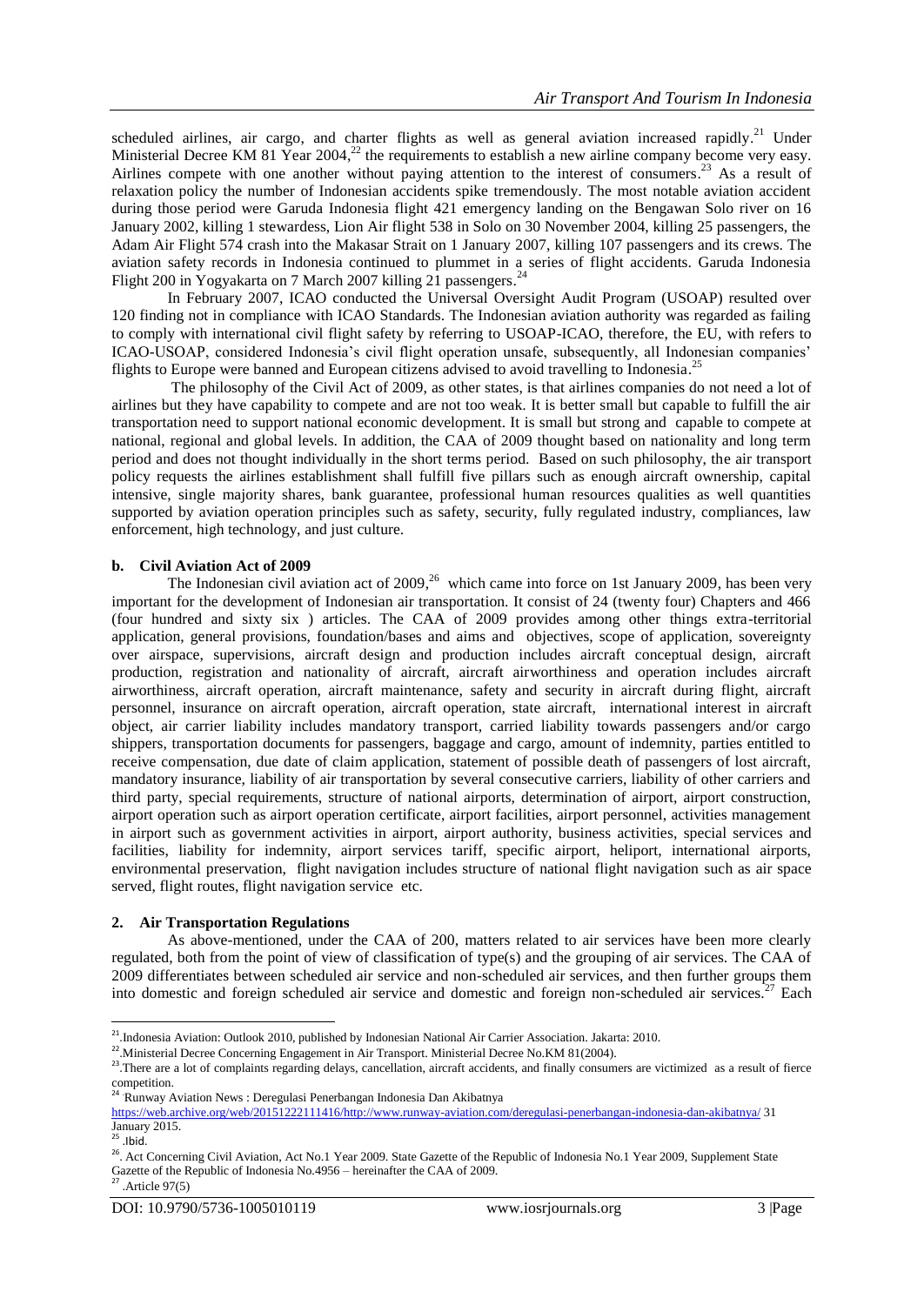category of air service has its own separate regulations under the CAA of 2009, and depending on the air service provided, there are different requirements regarding which entities may operate such services, the permits required and the tariffs that can be charged.<sup>28</sup>

# **a. Domestic Scheduled Air Services**

The meaning of the term air services can be found in Article 96(a) of the Chicago Convention of 1944,<sup>29</sup> which provides that air service is "any scheduled air service performed by aircraft for the public transport of passengers, mail or cargo. Domestic scheduled air transportation is an air transportation activity providing air transportation from one airport to another airport within Indonesian territory. Article 1(14) of the CAA of 2009 stipulates that air transportation is any activity which uses an aircraft for transporting passengers, cargo and/or post on one or more routes from one airport to another airport or several airport.<sup>30</sup> In relation to the level of service, air transportation can provide fully services, medium services and no-frill services.

# **b. Class of Services**

A scheduled air transportation company is obliged to inform the consumers regarding condition and specifications of services being provided.<sup>31</sup> Fully services means that during the flight, passengers are given food and beverages, snacks, and the use of an executive lounge for business class and first passengers. A medium level or services includes provision of light food (snack) during flight and other facilities such as executive lounges for passengers holding certain classes of tickets, whilst no-frill services have only one class of service, without any provision of food or beverages, snacks or an executive lounge. With a no-frill service, baggage can generally only be check for a fee.<sup>32</sup>

Scheduled airline providing medium and no-frill services are business entities operating on a low cost carrier basis, however they are still obliged to meet aviation safety and security requirements. They have to submit a request for authorization to the MOT and the MOT will create a scheduled air transportation business entity after all stipulated requirements are fulfilled. The scheduled air transportation company will need to be periodically evaluated, and must adhere to strict requirements licensing.<sup>33</sup>

# **c. Business Permit**

In accordance with the requirements to operate an airline, an air transportation company shall obtain a business permit.<sup>34</sup> To recap, a business permit will only be issued by the MOT after fulfilling administrative, share- holder, capital, aircraft ownership, business plan and human resources requirements. Administrative requirements, among others, includes the submission of a founding act, (establishment deed) of an Indonesian business entity whose business is in the field of scheduled or non-scheduled air transportation. This founding act is granted by the Minister in charged, and contain a tax identification number and a domicile letter issued by the authorized agency. If the airline company utilizes capital investment facilities, an approval letter issued by the authorized agency responsible for the capital investment, evidence of capital already deposited, a bank guarantee and a business plan for minimum of five years are all required.<sup>35</sup>

Shareholder requirements for obtaining a business permit are provided in Article 108(3) of the CAA of 2009. The CAA of 2009 provides that where the capital of a national airline owned an Indonesian legal entity or all Indonesian citizen is divided, one of the national shareholder must maintain a larger holding than any foreign shareholder. Meanwhile, capital requirements for obtaining a business permit can be found in Article 109(1)(c) of the CAA of 2009. This Article 109(1)(c) of the CAA of 2009 provides that an air transportation business entity must submit evidence of capital already deposited. Air transportation business permit will be valid as long as the permit holder continue actual air transportation activities by consistently operating aircraft in accordance with the permit granted, which will be evaluated annually. The result of the evaluation will be used as consideration for allowing the holder to continue its business activities.<sup>36</sup>

Aircraft ownership requirements for obtaining business permits are provided in Article 118 (c) of the CAA of 2009. This provision states that scheduled air transportation company must own at least five units of

 28 . Amad Sudiro and Martono K., National and International Air Transport Regulations in Indonesia. Vol.9(3) IOSR-JAC 8 (Mar.2016).

<sup>&</sup>lt;sup>29</sup> Convention on International Civil Aviation, signed on 7 December 1944 at Chicago; For the text see Michael Milde Ed., Annals of Air and Space Law Vol.XVIII-1993 Part II. Toronto : The Carswell Company Ltd, at 5-77; See also Paul Dempsey Ed., Annals of Air and Space, Vol.XXX-2005 Part I. Toronto : The Carswell Company Ltd 2005, at 19-51

 $\overline{3}$ . Act Concerning Civil Aviation, supra note 23

 $31.$  Article 97(5)

<sup>&</sup>lt;sup>32</sup>.Amad Sudiro and Martono K., supra note 25

<sup>33</sup> .Ibid..

<sup>34</sup>.Article 84.

<sup>&</sup>lt;sup>35</sup>. Amad Sudiro and Martono K., supra note 23.

<sup>36</sup> .Article 112.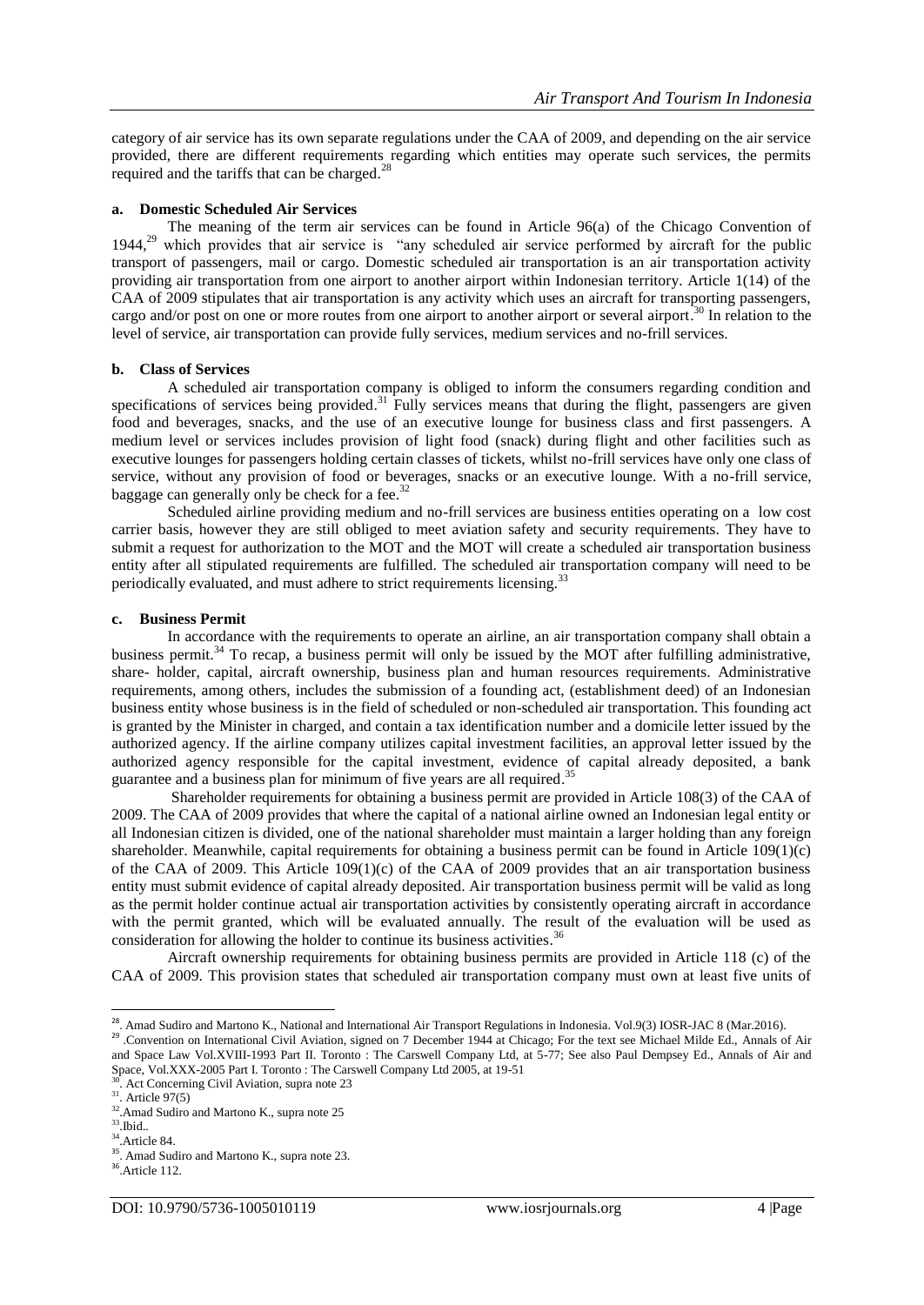aircraft and possesses at five units aircraft of the type(s) suitable for supporting its business sustainability in accordance with the routes served. Air transportation companies, especially those providing cargo services, must own at least one unit of aircraft and possess at least two units aircraft of the type(s) suitable for supporting its business sustainability in accordance with the routes and operational areas to be served.

.Human resource requirements for obtaining a business permit can be found in Article 110(e) and 111 of the CAA of 009. Article 110 (e) provides that the business plan must contain human resources information regarding management personnel, technical/engineers and aircrew, whilst Article 111 of the CAA of 2009 specifically provides management requirements. This Article states that any individual may be appointed as a director of an airlines after fulfilling the following requirements such as possessing operational and managerial competence as well as experience in air transportation business management and certification of fitness after a proper test conducted by the MOT. These requirements are not applicable to the managing director of any air transportation business entity. 37

A commercial air transportation business permit cannot be transferred to another party before the operational of aircraft as described in the business permit commences. Transfer of commercial air transportation business permit may only be concluded after the permit holder begins the business operation and obtain the approval of the MOT for transfer.<sup>38</sup> Any holders of air transportation business permits violating this provision will receive administrative sanctions, namely the revocation of their business permit.<sup>39</sup> Further provision regarding the requirements, system and procedures of obtaining air transportation business permit and appointment of airline directors are stipulated under a ministerial regulations. For this reasons, based on Article 464 of the CAA of 2009<sup>40</sup> and 464 of the CAA of 2009,<sup>41</sup> of the CAA of 2009, Ministerial Decree No.KM 25 of 2008<sup>42</sup>

## **d. Tariff Regulations of Air Transport**

In 1930, KLM signed an agreement with the Netherlands Indies authorities to carry approximately 500 kg of post, with regard to air transport's tariff for the transportation of post was negotiated between the Netherlands Indies authorities and KLM. After Indonesian independence air transport tariff regulated by the Ministry of Air Communications (MOAC), no competition between airlines. Under the new order regime of General Soeharto, Garuda Indonesia set price leadership in order to prevent unhealthy competition between airlines. There was no competition between airline due to the tariff set and regulated by MOC. All tariffs provided by private-owned companies had to be below Garuda's tariff, whilst Garuda first-class tariff was permitted to be 15% higher than normal prices for flights served using Airbus aircraft.<sup>43</sup> In the reformation (Reformasi) Era under General Soesilo Bambang Yudoyono, airlines could compete freely with little regard for the interest of consumer. As a consequence of a more liberal air transport policy that encouraged heavy competition, airlines tended to charge a tariff less than that recommended by the MOC.<sup>44</sup>

# **e. Tariff Policy of Air Transport**

The main function of tariff<sup>45</sup> regulations is to secure the economic for the benefit of the travelling public and to eliminate the hazards of free competition.<sup>46</sup> In addition, a tariff can have a significant influence on airline, travelers and regular. For airlines, a tariff that is too low may jeopardize the sustainability of an airlines' operation, whilst a tariff is too expensive may make it unaffordable for travelers to travel. For the regulator, a tariff is a means to regulate the balance of the sustainability of airlines' operations and to guarantee that travelers can afford the price for the benefit of the travelling public. For these reasons, tariff must be carefully regulated by the regulator.<sup>47</sup>

As discuss above-mentioned in bilateral and as standardized by ICAO, air transport tariff in this Article refer to tariff, rates and fares or payment related to air transportation. Tariff could therefore concern

44 . Amad Sudiro and Martono.,supra note 23.

<sup>47</sup>. Amad Sudiro and Martono., supra note 23.

<sup>&</sup>lt;sup>37</sup>. Amad Sudiro and Martono K., supra note 23.

<sup>&</sup>lt;sup>38</sup>.Article 113.

<sup>&</sup>lt;sup>39</sup>. Article 113.

<sup>&</sup>lt;sup>40</sup>. Article 464 of the CAA of 2009 provides that at the time of this law becoming effective, all implementing regulations under Act No.15 Year 1992, on Civil Aviation shall remain valid as long as it is not contrary or changed by a new provision under this law.<br><sup>41</sup> Article 464 of the CAA of 2000 provides that at the time this law because offective, the Ast

<sup>.</sup> Article 464 of the CAA of 2009 provides that at the time this law becomes effective, the Act No.15 Year 1992 on Civil Aviation (State Gazette of the Republic of Indonesia No.53, Supplement State Gazette of the Republic of Indonesia No.3481.<br><sup>42</sup>. Ministerial Decree Concerning Engagement of Air Transportation, Ministerial Decree, KM 25 (25 November 2008.

<sup>43</sup> .Ministerial Decree Concerning Domestic Tariff Changes, Ministerial Decree No.KM96/PR.303/Phb-84 ( 1 May 1984); See Amad Sudiro and Martono. supra note 23.

<sup>45</sup> . International Civil Aviation Organization's Standard Bilateral Tariff Clauses, ICAO Doc.9228-C/1036 (1978) [Standard Bilateral Tariff  $\text{Classes}$ ]

<sup>.</sup> LCJ Lehtonen, The Bilateral Air Transport Agreement of Finland : A Study in Public International Air Law, (LLM Thesis, McGill University Institute of Air and Space Law, 1977 at 178 (unpublished).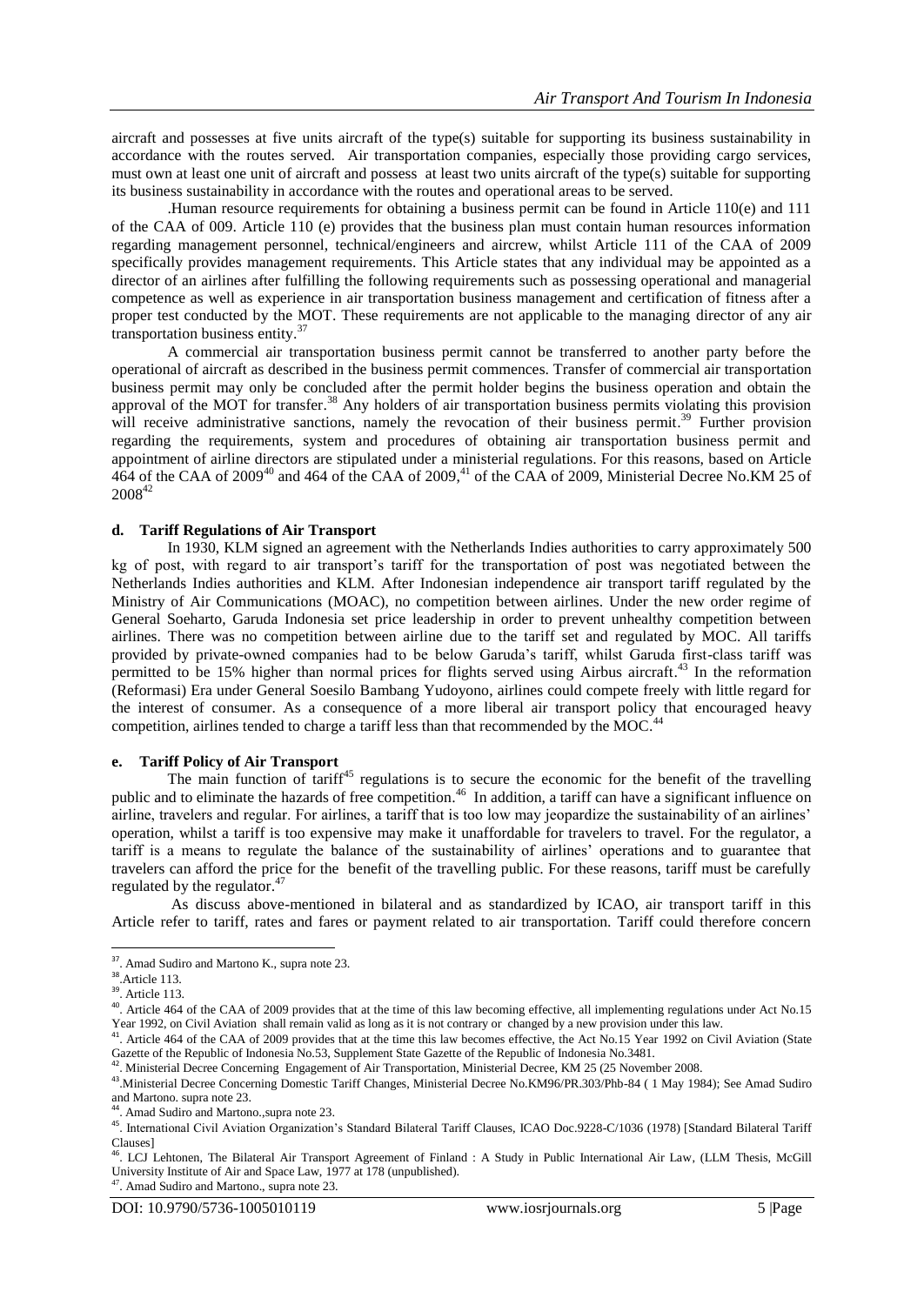matters as ticketing of national passengers service fees without air navigation fees, landing fees, stand parking fees, aircraft storage service fees and so on. Domestic tariffs are discussed in Part four of the CAA of 2009 and consist of tariff for scheduled air transportation of passengers and shipment of cargo. Basically, tariff policies are neo-liberal in nature since the tariffs consist of economy and non-economy class tariffs are determined by airline companies based on market forces. 48

# **f. Passenger Tariffs for Scheduled Air Transport**

The tariff set by the MOC have an upper limit which takes into account factors such as the need to protect consumers and prevent unfair competition. On the whole, Indonesia's air transport regulations protect consumers by indirectly specifying a lower limit for the determination of tariffs, and at the same time the tariff regulations also prevent under pricing practices by air service providers that aim to squeeze competing carriers out of the market. At first glance, however, it appears that this determination of tariffs does not adequately factor in the commercial side of the air service industry, especially for those offering premium services.<sup>49</sup>

In determining tariffs, the MOC considers the interest of aviation safety and security, as well as the needs of the public and airlines' operation.<sup>50</sup> MOC Decree Number 26 of 2010,<sup>51</sup> clarifies how passenger tariffs for economy class are determined and that they are based on the distance flown, tax, mandatory accident insurance and surcharges. The distance tariff is the amount of tariff per flight route per trip, for each passenger, and is a calculation based on the basic tariff multiplied by the distance. This formula also factors in the nation's purchasing power or affordability of the tariff. The distance tariff consist of a basic average fee plus a reasonable profit a value-added tax based on taxation regulations.<sup>52</sup> Mandatory passenger accident insurance is required by laws and regulations. Surcharges are imposed based on additional costs that the air transportation company has to pay to operate the business. The provision stipulates that the distance tariff may be adjusted due to factors such as, among others, the fluctuation of fuel prices. Costs that the air transportation company must bear due to lack of passengers on returning flights, outbound or inbound, are also included in the calculation of the tariff. With regard to the fluctuation of fuel prices, the MOC recently issued the increase the amount of surcharges consistent with the value of American dollars.<sup>53</sup>

Tariffs ceiling for domestic economy class passengers are stipulated by the MOC to prevent the imposition of high tariffs by airline companies and protect consumers from misleading advertising. The tariff for scheduled economy class passengers is disseminated either by the MOC or by the airlines themselves through print and electronic media and/or presented to consumers wherever airplane tickets are sold. Domestic airlines are prohibited from selling economy tickets above the tariff ceiling provided by the MOC, and any airline violating this prohibition will receive sanctions in the form of a warning and/or flight route permit revocation.<sup>54</sup>

In addition, domestic passenger tariffs for economy class consist of tariffs based on whether the aircraft used is a jet-powered or propeller powered aircraft.<sup>55</sup> Indonesia's DGAC proposes the maximum tariff after coordinating with national air carrier associations and consumer associations, and the tariff is also reflective of the class of service provided. Airlines providing fully service may charge 100% of the maximum tariff, whereas airline providing medium service my charge 90% of the maximum tariff, and airlines providing no-frills service may charge only 85% of the maximum tariff.

## **g. Best Tariff Practices**

#### **1). Scheduled Airlines Operations**

As mentioned earlier, tariff policies in Indonesia are basically neo-liberal in nature, as the tariffs consist of economy and non-economy tariffs. Economy class tariffs are regulated by the MOC in order to ensure the viability of public transportation and to protect the interest of the traveler. An upper limit is set by the MOC to prevent unfair competition between airlines and airlines are prohibited from selling economy tickets above the upper limit tariff established by the MOC. In practice, however, the competition between scheduled airlines can be very fierce, and, as a result of the operation of the market, air services have been classified into three categories of tickets in order to avoid the restrictions set by the MOC. There are daily, weekly and monthly fares.

 48 .Ibid.

<sup>49.</sup> Martono and Amad Sudiro.,Current Air Transport Regulation in Indonesia (201) XXXVIII Ann. Air & Sp.L.at 55; See also Amad Sudiro and Martono.supra note 23.

<sup>50</sup> .Civil Aviaton Act, supra note 9, art 126.

<sup>&</sup>lt;sup>51</sup>. Ministerial Decree Concerning the Calculation Mechanism and Determination of Ceiling Passengers for Economy TariffClass of Air Transportation Domestic Services, Ministerial Decree No.26 (14 April 2010)[Decree Concerning the Calculation].

<sup>&</sup>lt;sup>52</sup>. Martono & Sudiro, "Current", supra note 46 at 81.

<sup>53.</sup> Ministerial Regulation Concerning the Amount of Surcharges of Domestic Scheduled Transportation Tariffs, Ministerial Regulation No.PM 2 of 2014 (16 February 2014).

<sup>54.</sup> Martono & Sudiro, "Current", supra note 46, at 82.

<sup>55</sup> . Ministerial Decree Concerning the Calculation, supra note 48.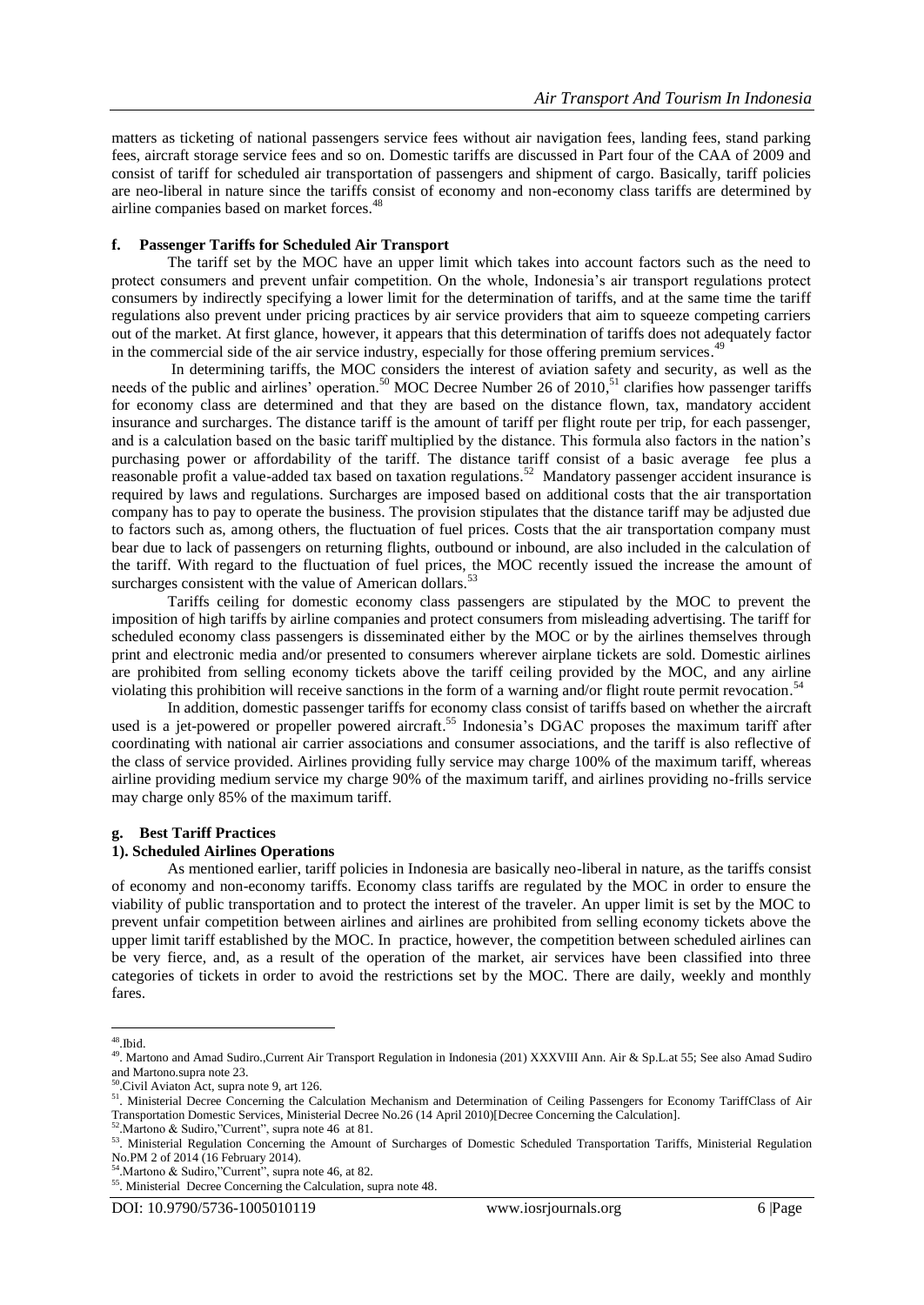Daily tickets consist of prime-time tickets for flights between 4.30 a.m. and 9.30 a.m., which are very pricey, and tickets for flights between 12.00 p.m. and 3.00 p.m., which are the cheapest. In the weekly category, flights on Tuesdays, Wednesdays and Thursdays are very cheap, and flights on Fridays, Saturdays and Sundays are very expensive. However, even if the price is very expensive, no price is higher than the upper limit tariff. In addition, there are other variations such as promotional tariffs and normal economy tariffs. Promotional tariffs are cheaper than normal economy class, while economy tariffs consist of regular economy class flexible economy class and rigid economy class fares. This strategy not only avoids the price restrictions set by the MOC, but also, in effect influences the behavior of consumers and the travelling public

## **2). Holiday Season of Scheduled and Non-Scheduled Operations**

Especially in the holiday months, such as school holidays, celebration of days significant to Muslims (such as Lebaran) and the Christmas holidays, tickets price almost reach the upper limit established by the MOC. During those periods, the demand for travel increases significantly and almost all domestic scheduled airlines provide extra flights to cater to these demands. For non-scheduled airlines, and, in response to the increase in demand during peak travel periods, tariffs are subject to negotiation between the user and the provider of air transportation.

## **3). Control of the Applicable Tariff**

During school holidays, Muslim holidays and Christmas holidays, the MOC rigidly controls the implementation of tariff regulations. Scheduled airlines are obliged to disseminate the tariff through print and electronic media and/or by presenting the set price on every airplane ticket. Any airline violating these provisions will receive administrative sanctions in the form of a warning and/or risk the flight permit being revoked.<sup>56</sup> In the three years since the Civil Aviation Act of 2009 came into effect, no scheduled airline has violated the upper limit on tariffs as set by the MOC, meaning that all scheduled airline are complying voluntarily with such regulations.

## **h. Conclusion and Recommendation**

As the national level, the regulation of tariffs in Indonesia is consists with the overriding national ideology of neo-liberalism, which aims to protect the travelling public and to guarantee the sustainability of airlines' operation in a competitive environment. In addition, the travelling public has the right and opportunity to choose from a range of prices which have come into being as a result of the tariff ceiling set by Indonesia's Ministry of Communications, and also as a result of competitive practices between air service providers. As practice demonstrates, Indonesian airlines have to date accepted all tariff regulation set up by the government.

Though there are various regulations, both international and national, in place to control tariffs, Indonesia still needs to contend with a number of weakness and inherent problems. These were highlighted by the Indonesian infrastructure. Initiative report produced in 2010, in which the major concerns related to the lack of compliance with international aviation safety and security standards, poor aviation and air navigation infrastructure and services, as well as inadequate training and management of human resources. The government must pay significantly more attention to these deficiencies in order to foster the continued growth and future development of the aviation industry in Indonesia.

# **3. International airports**

Each of the larger Indonesian islands have at least one [international airport.](https://en.wikipedia.org/wiki/International_airport) The biggest airport in [Indonesia,](https://en.wikipedia.org/wiki/Indonesia) [Soekarno-Hatta International Airport,](https://en.wikipedia.org/wiki/Soekarno-Hatta_International_Airport) is located in [Tangerang Regency,](https://en.wikipedia.org/wiki/Tangerang_Regency) [Banten.](https://en.wikipedia.org/wiki/Banten) There are five more international airports on Java, such as [Adisumarmo International Airport](https://en.wikipedia.org/wiki/Adisumarmo_International_Airport) in [Solo, Central Java,](https://en.wikipedia.org/wiki/Solo,_Central_Java) [Juanda](https://en.wikipedia.org/wiki/Juanda_International_Airport)  [International Airport](https://en.wikipedia.org/wiki/Juanda_International_Airport) in [Surabaya,](https://en.wikipedia.org/wiki/Surabaya) [East Java,](https://en.wikipedia.org/wiki/East_Java) [Achmad Yani International Airport](https://en.wikipedia.org/wiki/Achmad_Yani_Airport) in [Semarang,](https://en.wikipedia.org/wiki/Semarang) [Central](https://en.wikipedia.org/wiki/Central_Java)  [Java,](https://en.wikipedia.org/wiki/Central_Java) [Husein Sastranegara International Airport](https://en.wikipedia.org/wiki/Husein_Sastranegara_International_Airport) in [Bandung, West Java](https://en.wikipedia.org/wiki/Bandung,_West_Java) and [Adisucipto International](https://en.wikipedia.org/wiki/Adisucipto_International_Airport)  [Airport](https://en.wikipedia.org/wiki/Adisucipto_International_Airport) in [Yogyakarta.](https://en.wikipedia.org/wiki/Yogyakarta_(city)) On [Kalimantan,](https://en.wikipedia.org/wiki/Kalimantan) there is one international airport and there are two on [Sumatra](https://en.wikipedia.org/wiki/Sumatra) such as Minangkabau International Airport in Padang, West Sumatra. [Bali,](https://en.wikipedia.org/wiki/Bali) which is part of the Nusa Tenggara Islands, has the [Ngurah Rai International Airport,](https://en.wikipedia.org/wiki/Ngurah_Rai_Airport) [Selaparang Airport](https://en.wikipedia.org/wiki/Selaparang_Airport) located on the west coast of [Lombok](https://en.wikipedia.org/wiki/Lombok) was closed to flight operations on 30 September 2011. The new [Lombok International Airport](https://en.wikipedia.org/wiki/Lombok_International_Airport) opened on 1 October 2011.<sup>57</sup>

Selaparang Airport will either be redeveloped or may possibly be retained for development as Indonesia's first [General Aviation](https://en.wikipedia.org/wiki/General_Aviation) hub airport. Sam Ratulangi International Airport, also known as Manado International Airport, is located in North Sulawesi, 13 kilometres northeast of Manado. The airport is named after the Minahasan educator and independence hero Sam Ratulangi. The Manado airport is also a hub to remote

 56 . Martono & Sudiro, *'"Current", supra* note 46 at 82. 57 .Claire Harvey (5 May 2002). "'Kuta Cowboys' strutting their stuff for lovelorn visitors". The Jakarta Post. Retrieved 16 October 2014; [http://www.airports.org/aci/aci/file/ADN%20-%20Momberger/ACI-ADN%20Dec%202005.pdf;](http://www.airports.org/aci/aci/file/ADN%20-%20Momberger/ACI-ADN%20Dec%202005.pdf) New Lombok International Airport, The Directorate General of Air Communication, and PT. (Persero) Angkasa Pura 1, Project Summary, Jakarta, 4 January 2005.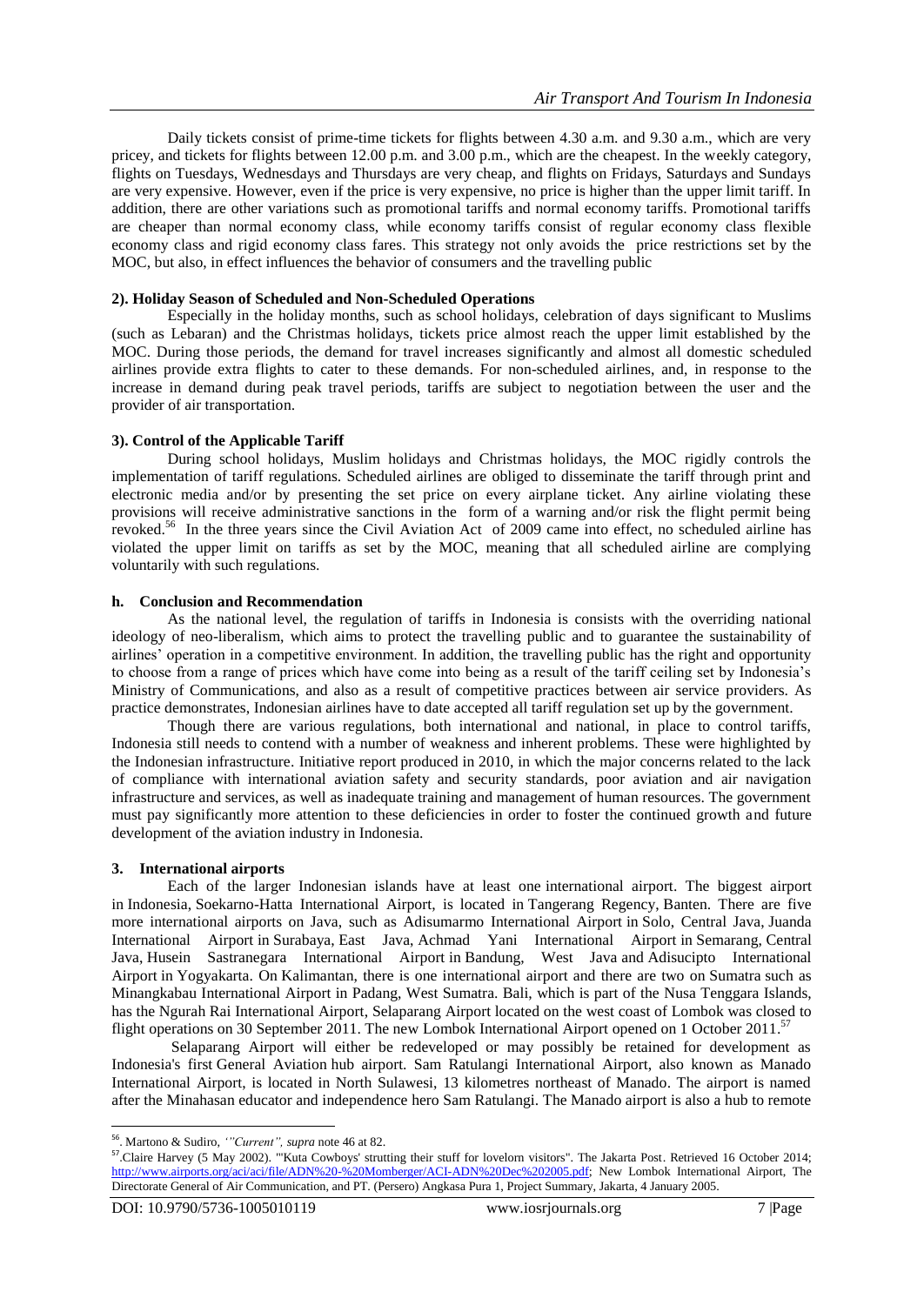areas of Eastern Indonesia, including Halmahera with both Kao airport as well as Galela, Ambon, Tidore, and Irian Jaya or West Papua. There are also direct flights to Manado International Airport from Singapore daily with Silk Air a wholly owned subsidiary of Singapore Airlines. There are three major tourists international airports arrivals, i.e. Ngurah Rai International Airport with 2.54 million, Soekarno-Hatta Airport with 1.82 million and [Hang Nadim Airport,](https://en.wikipedia.org/wiki/Hang_Nadim_Airport) also known as Hang Nadim International Airport, in [Batam,](https://en.wikipedia.org/wiki/Batam) [Riau Islands](https://en.wikipedia.org/wiki/Riau_Islands) with 1.007 million from 7.002 million international tourists recorded as arriving in Indonesia during 2010. 58

# **III. Indonesian Air Transport And Tourism**

# **1. Air Transportation and the Tourist's Destination**

As above-mentioned describes that air transport is the easiest and most comfortable means of travel in Indonesia. There are available to all provincial district capitals and other remote areas operated by Garuda Indonesia, the national flag air carrier, both domestic and international routes. Domestically serves 33 cities including all the provincial capitals. Garuda Indonesia has several daily flights from Jakarta to destination of commercial and touristic importance, such as Bali, Medan, Ujung Pandang, Manado and Yogyakarta. It also operates shuttle flights to Surabaya and Semarang several times a day. For visitors Garuda Indonesia has introduced Visit Indonesia Air Passes which offers special fares on its domestic flights. The passes are sold in conjunction with travel on Garuda from Europe, USA, Australia and Japan, and have to be purchased from Garuda Offices in these areas. On its international network, Garuda Indonesia serves London, Amsterdam, Brussles, Frankfurt, Paris, Zurich, Rome, Vienna, Cairo, Abudhabi, Jeddah and Riyadh. In Asia and to points South, destinations are Ho Chi Min city, Bangkok, Hong Kong, Taipei, Manila, Tokyo, Kuala Lumpur, Nagoya, Seoul, Singapore, Brunei, New Zealand, Sydney, Melbourne, Perth, Darwin, Portheland and Auckland. Garuda serves Honolulu and Los Angeles as well.<sup>59</sup>

Formerly, Merpati Nusantara Airlines (MNA) is the second national carrier and flies to about 1 10 destination in Indonesia and has some border crossing flights to Australia (Darwin), Brunei Darussalam, Davao (Philippines), and East Malaysia (Kuching), whilst previously Bouraq and Mandala also have scheduled services. There are some other privately owned airlines which mainly operate charter flights. Indonesia's three main gateways are Soekarno-Hatta International Airport, Jakarta, Polonia Airport in Medan and Ngurah Rai Airport in Bali. Several international airlines serve Jakarta. Medan receives direct flights from Singapore, Penang and Kuala Lumpur operated by Singapore Airlines, Malaysian Airlines System (MASj, Silk Air and Garuda.<sup>60</sup>

Bali is served by Garuda and Qantas and since 1986 Garuda initiated joint services with SIA, MAS, Cathay Pacific, JAL, Silk Air, China Airlines, Thai Airways Int'l, Continental Airlines and Royal Brunei for direct flights to Bali from Singapore, Kuala Lumpur, Bangkok, Brunei Darussalam, Guatemala, Hong Kong, Nagoya, Osaka, Tokyo, and Taipei and other service from Amsterdam, through Vienna and Abudhabi to Medan and Bali, offering easier accessibility and overflying Jakarta.<sup>61</sup>

# **2. Tourist's Destination in Indonesia**

Large and small Islands in Indonesia offers a variety of natural, art and culture charms that will not be easy forgotten. An archipelago is divided into thousands of islands must offer exceptional beauty, such as beaches, underwater scenery, mountains to the jungle filled with various flora and fauna. Not only that, the people who live across archipelago this country also have different customs and cultures and even their languages are different from one another. It will be an incredible experience. Indonesia was gifted beautiful beaches, from soft white sand, clear and calm water to the challenging waves for surfers and also offers the natural beauty of the amazing underwater up that it is a paradise for divers such as Weh Island in Nanggroe Aceh Darussalam, Karimunjava in Central Java, Wakatobi in Southeast Sulawesi, Bunaken in North Sulawesi, to the beauty of the underwater world Raja Ampat in West Papua that is so fascinating. In addition, there are the charm of the land such as Karo traditional house in the village of Linga, North Sumatra, the famous Jam Gadang (big clock) in Bukittinggi, West Sumatra, the elephants in Way Kambas National Park Lampung and Raflessia Arnoldii, the largest flower in the world, is grown on the island of Sumatra, Bengkulu province, the presence of endangered orangutans in Kalimantan, the enchantment of Blue fire in the crater of Mount Ijen, Banyuwangi, East Java etc. $62$ 

 $\frac{1}{58}$ RI aims to lure 7.7 mln tourists". Retrieved 11 June 2015); Tourism in Indonesia [https://en.wikipedia.org/wiki/Tourism\\_in\\_Indonesia](https://en.wikipedia.org/wiki/Tourism_in_Indonesia) From Wikipedia, the free encyclopedia.<br><sup>59</sup>.AIR TRANSPORTATIO[N http://www.indonesia-tourism.com/transport.html.](http://www.indonesia-tourism.com/transport.html)

 $60$ .lbid.

 $61$ .lbid.

<sup>62</sup> . Welcome INDONESIA, WONDEFUL INDONESIA.

DOI: 10.9790/5736-1005010119 www.iosrjournals.org 8 |Page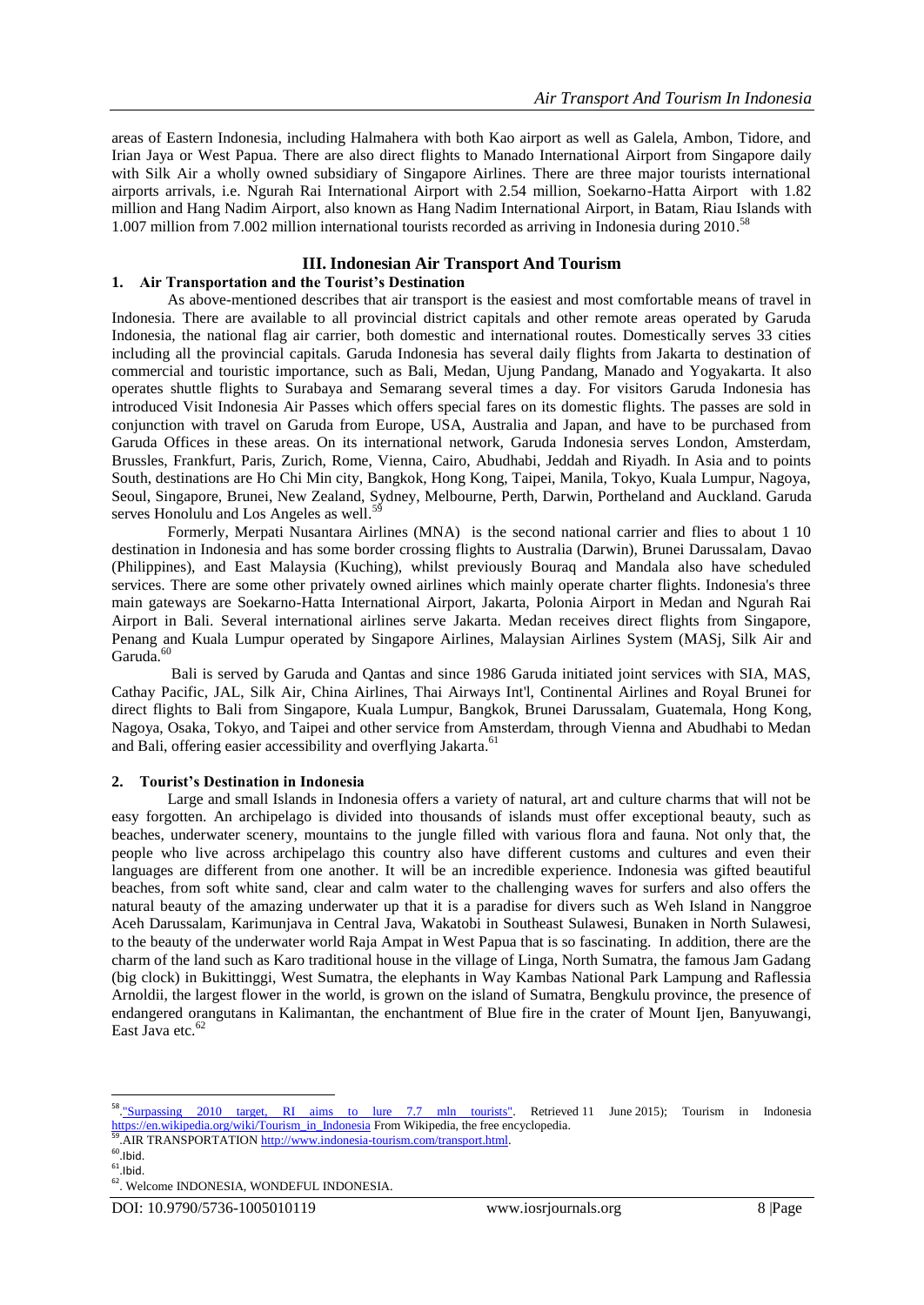# **a. Sumatra Island**

Sumatra Island consist of eight provinces such as Nanggroe Aceh Darussalam, North Sumatra, West Sumatra, Riau, Jambi, South Sumatra, Bengkulu and Lampung. With regard to tourist destination, from North to the South such as Saman Dance Performance. The traditional dance which demonstrates full concentration and accuracy of highly energetic movements and distinctly marked by incredibly rapid hand movements and uniformity; Berastagi in the North Sumatra's province, the cool and fertile city flanked by two volcanic mountains, Mount Sibayak and Mount Sinabung, preserves many stories of the early 20<sup>th</sup> century East Indie Dutch colonial time; Nias Island for one who interested in surfing and to learn about the tropical rainforest ecosystem, there are several national parks can be visited in this Island.

Toba Lake is one of the most popular tourist destinations in Indonesia, especially in North Sumatra. Toba Lake is the largest volcanic lake in Indonesia, even in the Southeast Asia, which make it more special is taken from the Samosir Island, an Island that settled in the middle of the lake. Lake Toba is an area of 1,707 km², this is 1,000 km² bigger than Singapore. It formed by a gigantic volcanic eruption some 70,000 years ago, it is probably the largest resurgent caldera on Earth. Samosir Island in the middle, was joined to the caldera wall by a narrow isthmus, which was cut through to enable boats to pass; a road bridge crosses the cutting. Samosir island is the cultural center of the Batak tribe, the indigenous from North Sumatra. By the eruption of a super volcano (Mount Toba) was estimated to have caused mass death and extinction of several species of living creatures. The eruption of Mount Toba has led to changes in the earth's weather and the start into the ice age that affects the world civilization. Lake Toba is actually more like a sea than a lake considering its size. Therefore, the Lake placed as the largest lake in Southeast Asia and the second largest in the world after Lake Victoria in Africa. Lake Toba is also includes the deepest lake in the world, which is approximately 450 meters.<sup>63</sup> Mentawai Island off the western coast of Sumatra to explore the well-preserved indigenous people's traditional customs; Bangka Belitung province south Sumatra offers attractive diving and snorkeling spots etc.

## **b. Java Island**

Java Island consist of six provinces such as Special Capital City Region of Jakarta (DKI), Banten, West Java, Central Java, East Java and Special Regional of Yogyakarta. From the west to the east of tourist destination such as Ujung Kulon National Park and Mount Anak Krakatau has been declared by UNESCO as World Heritage sites; There are more than 50 museums housing variety of crafts and historical artefacts from throughout the country. Jakarta during the Dutch colonial era used to be referred to as Batavia. One of the icons of the metropolitan city is the National Monument or more popularly known as Tugu Monas. The 132 meter high monument is decked with a gold leaf covered flame on top; Tangkuban Perahu in Lembang West Java, Borobudur Temple is the world's largest Budhist temple that built by King Samaratungga in 824 AD in Yogyakarta, a unique ride on an old train passing along pretty landscapes of mountains, plantations and local villages. The old train of 1902 made-in-German steam locomotive train chuffs along leisured by the local teakwood. This train is showcased at the train Mueseum in Ambarawa, Central Java; The Bromo Tengger Semeru National Park is located in East Java. Between December and January there is the traditional ritual of Kasodo held on full moon by the indigenous people of the Tengger tribe to ask for abundant harvest or to ward off evil spirit and for recovery from various illnesses, by throwing offerings to the crater of Mount Bromo.<sup>64</sup>

#### **c. Kalimantan Island**

Kalimantan Island consist of 5 (five) provinces such as North Kalimantan, East Kalimantan, West Kalimantan, Central Kalimantan and South Kalimantan. With regards to this Island is a paradise for flora and fauna lovers that offers a vast range of potentials for adventurous travelers are keen on eco-travel activities. Erau traditional ritual serves as an excellent example. Held annually by the Sultanate of Kutai Kartanegara in East Kalimantan, it is marked by Mengulur Naga and Belimbur water splashing rituals by the local people throughout the city as a conclusion to the whole series of ceremony. 65

#### **d. How to get to Komodo Island**

Exploring the Komodo National Park is very easy, but one should need to Bali first to get a plane or a boat. There are 4 ways to discover the Komodo's park such as fly from Bali airport to Labuan Bajo located on Flores Island. Labuan Bajo is the best base to explore the Komodo National Park. From there one can go diving with one of the local dive center during daytrips in the marine reserve; from Labuan Bajo one can get a diving Live a board to take a tour of the Komodo islands and the best diving sites; than one can charter a boat in Labuan Bajo and make his/her own private cruise around the Komodo Islands, perfect for discovering the

<sup>-&</sup>lt;br><sup>63</sup>. <u>[http://www.indonesia-tourism.com/north-sumatra/toba\\_lake.html](http://www.indonesia-tourism.com/north-sumatra/toba_lake.html)</u>

<sup>64</sup> .Welcome, *supra* note 59 at 39.

<sup>65</sup> . *Ibid.* at 47.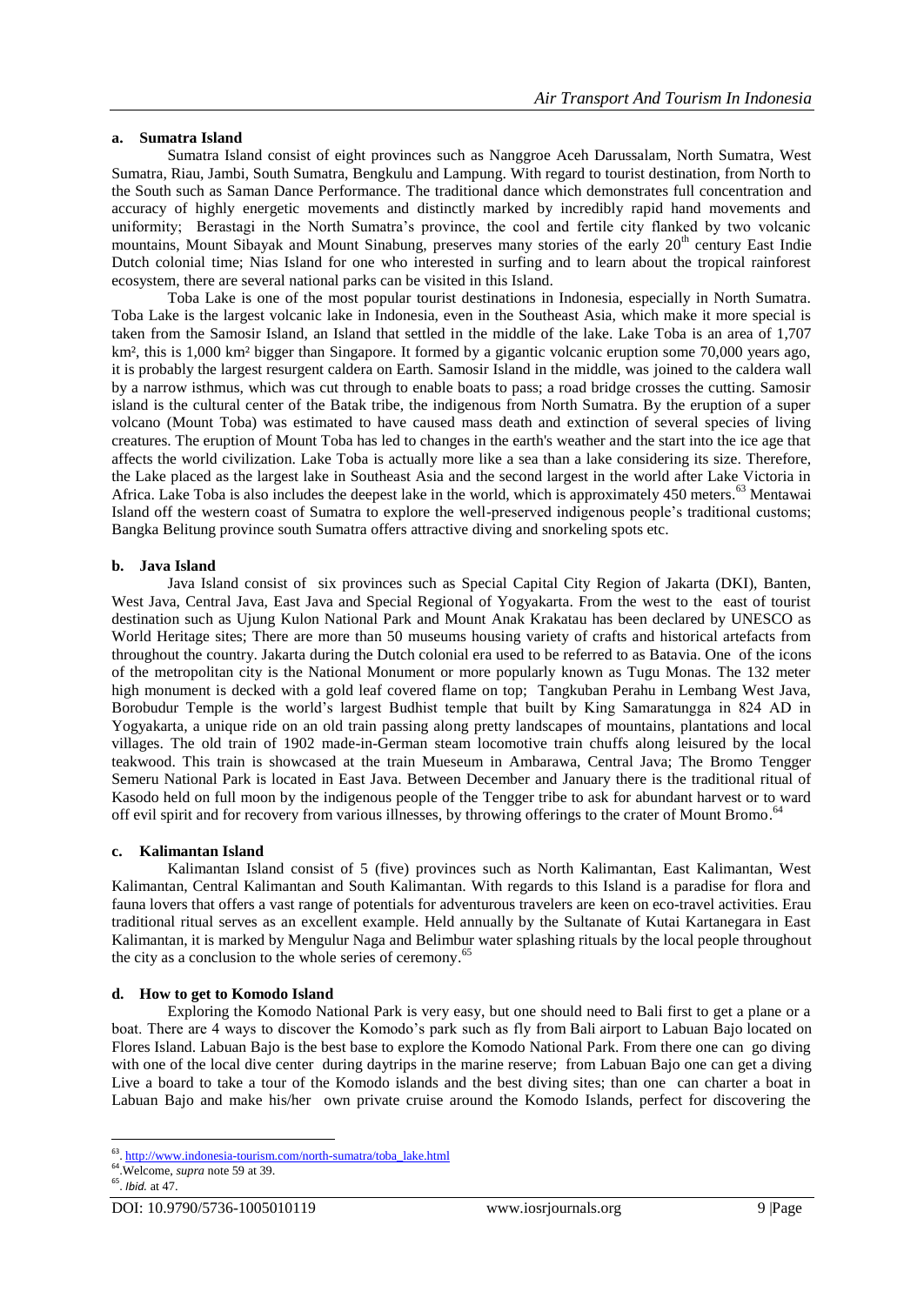archipelago and for snorkeling. From Bali, one can take a Live a board which will take him/her to a splendid diving cruise around Lombok Island and the Komodo marine reserve. Flights from Bali to Labuan Bajo are operated by small companies with small planes. The flight is very scenic so be sure to get a window seat to get a glimpse of the spectacular views and small planes are often full so it is better to book his/her seat in advance. Otherwise, for the more adventurous and the ones who are travelling on a tight budget can take the public ferry from Bali to Labuan Bajo. It will take about 3 days and the journey is an adventure in itself.<sup>66</sup>

# **3. Indonesian Airlines**

In Indonesia, there are two type (s) of Aircraft Operating Certificate (AOC) such as AOC 121 and AOC 135. AOC 121 is for commercial scheduled airlines with more than 30 passengers, <sup>67</sup> whilst AOC 135 is for commercial scheduled airlines with more than 30 passengers and chartered airlines, <sup>68</sup> there are 22 AOC 121 holders and 32 AOC 135 holders. Aviation market share in Indonesia are Lion Air 41.6%, Garuda Indonesia 23.5%, Sriwijaya Air 10,4%, Citilink 8,9%, Wing Air 4,7% Indonesian Air Asia 4.4% and Others 6,5%. With regard to domestic scheduled airlines there are 27 airlines,<sup>69</sup> and there 8 (eight) charter airlines.<sup>70</sup>

## **4. Routes Structure**

## **a. Lion Air's Destination**

Lion Air base in Soekarno-Hatta International Airport connects to over 36 destinations and operates to Java Island such as Jakarta , Semarang, Yogyakarta, Surabaya, Solo; Sumatra Island such as Banda Aceh, Medan, Pekanbaru, Palembang, Padang, Jambi, Bengkulu, Batam, Pangkal Pinang; Kalimantan such as Pontianak, Banjarmasin, Balikpapan, Tarakan; Sulawesi such as Manado, Gorontalo, Palu, Kendari, Makasar, Ternate, Ambon; Papua such as Sorong, Fak-fak, Nabire, Jayapura; Denpasar in Bali, Mataram, Sumbawa and Kupang. In addition, Lion Air also serves international flight such as Ho Chi Minh City in Viet Nam.

#### **b. Garuda Indonesia's Destinations**

In the domestic routes, Garuda Indonesia flies to Sumatra Island such as Banda Aceh, Medan, Pekanbaru, Jambi, Padang, Pangkal Pinang, Palembang, Batam, Bandar Lampung, Tanjung Pandan, Tanjung Pinang, Bengkulu; Kalimantan Island such as Pontianak, Balikpapan, Palangkaraya, Banjarmasin, Tarakan, Berau; Bali Denpasar; Lombok Island such Lombok, Timor Island, Kupang; Sulawesi Island such as Manado, Gorontalo, Palu, Makasar and Kendari; Jawa Island such as Jakarta, Bandung, Semarang, Solo, Yogyakarta, Malang, Surabaya; Maluku Island such as Ternate, Ambon; Papua Island such Biak, Jayapura, Timika, Sorong,Manokwari. 71

 In addition, Garuda Indonesia as flag air carrier also serves international flight such as Singapore, Kuala Lumpur, Bangkok, Penang, Hong Kong, Tokyo (Narita), Tokyo (Haneda), Osaka, Seoul, Guangzhou, Beijing, Shanghai, Taipei, Manila, Ho Chi Minh City, Bandar Seri Begawan, Middle East such as Jeddah, Abu Dhabi, Muscat (codes share Paris, Manchaster,<sup>2</sup> Australia such as Perth, Melbourne, Sydney, Brisbane; United States of America such as Los Angeles<sup>7,</sup> San Fransisco<sup>7</sup> Europe such as Amsterdam, London Heathrow<sup>1,2,</sup> Frankfurt,<sup>1</sup> Zurich,<sup>1</sup> Madrid,<sup>1</sup> Munich,<sup>1</sup> Rome,<sup>1</sup> Paris,<sup>2</sup> Manchaster,<sup>2</sup> Athena,<sup>2</sup> Moscow,2 Istanbul.<sup>3</sup>

# c. **Sriwijaya Air destinations**

Sriwijaya Air the third ranking of Indonesian airlines serves domestic routes to Java such as Bandung, Jakarta, Malang, Semarang, Solo, Surabaya, Yogyakarta; Sumatra such as Banda Aceh, Lampung, Batam, Bengkulu, Jambi, Medan, Padang, Palembang, Pekanbaru, Tanjung Pinang; Kalimantan such as Balikpapan, Banjarmasin, Palangka Raya, Pontianak, Tarakan; Sulawesi such as Ambon, Gorontalo, Kendari, Makassar, Manado, Palu; West Papua such as Sorong, Manokwari. In addition, Sriwijaya Air also serve international flight such as Penang (Malaysia), Davao (The Philippines) and Singapore.<sup>72</sup>

<sup>66</sup> . **<http://divezone.net/travel/komodo-island>**

<sup>&</sup>lt;sup>67</sup>.[https://en.wikipedia.org/wiki/List\\_of\\_airlines\\_of\\_Indonesia](https://en.wikipedia.org/wiki/List_of_airlines_of_Indonesia) access on 4/9/2017

<sup>68</sup> .*Ibid.*

<sup>&</sup>lt;sup>69</sup>. Airfast Indonesia, Airmark Indonesia, Air Regional, Aviastar (Inodnesia), Batik Air, Citilink, Dimonim Air, Garuda Indonesia, Indonesia Air Asia, Indonesia AirAsia X, Indonesia Air Transport (IAT), Jhonlin Air Transport, Kalimantan Air Services, Kalstar Aviation, Kaltim Airlines, Lion Air, NAM Air, Pelita Air Services, Sky Aviation, Sriwijaya Air, Susi Air, Transnusa Air Services, Travira Air, Trigana Air Services, Wing Air and Xpress Air.

<sup>70</sup> .Air Born Indonesia, Eastindo, Gatari Air Services, Mimika Air, Nusantara Air Charter, Nusantara Buana Air, Premiair and transwista Prima Aviation ; https://en.wikipedia.org/wiki/List\_of\_airlines\_of\_Indonesia

<sup>&</sup>lt;sup>71</sup>.<https://www.garuda-indonesia.com/id/en/destination/route-map/index.page>

<sup>72</sup> [https://en.wikipedia.org/wiki/Sriwijaya\\_Air\\_destinations](https://en.wikipedia.org/wiki/Sriwijaya_Air_destinations) From Wikipedia, the free encyclopedia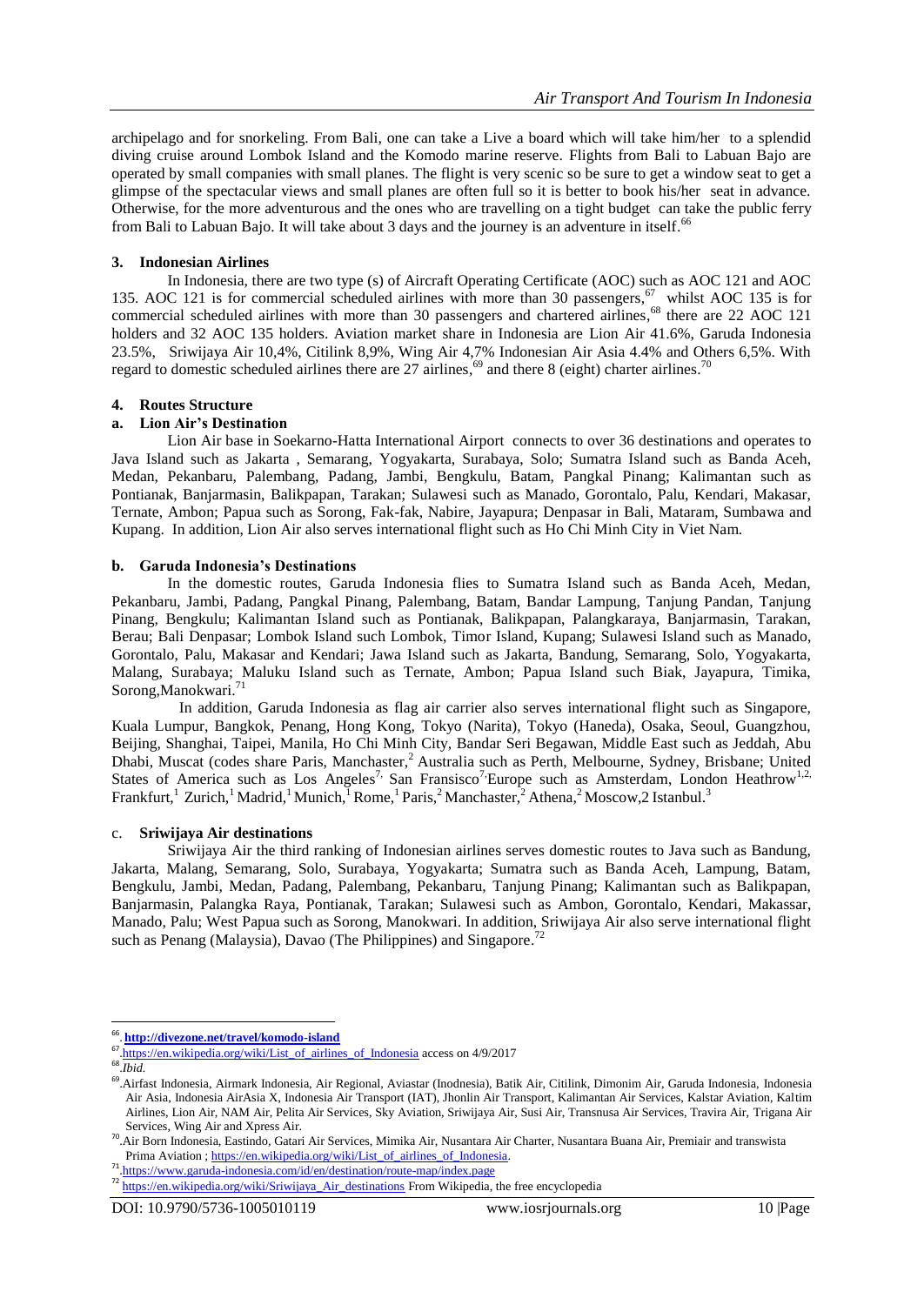## **d. Citilink's Destination**

Citilink is low-cost airline based on Soekarno-Hatta International Airport , as a low-costs subsidiary of Garuda Indonesia, set up to operate shuttle services between Indonesian cities. Its main hub is Juanda International Airport in Surabaya serves Jakarta, Bandung, Yogyakarta, Solo, Surabaya, Denpasar in Bali, Balikpapan, Banjarmasin, Ambon, Medan, Pekanbaru, Padang, Batam, Palembang, Pangkal Pinang etc.

# **e. Wing Air and Tourism**

Wing Air as a Lion Air's regional subsidiary operates a fleet of 16 ATR 72-500s across its domestic network in Indonesia. Since early 2010, Wings Air is significantly contributing to the development of regional air connectivity across Indonesia, using its ATR 72s to create new routes from main and regional airports, adding frequencies into most popular routes and feeding Lion Air's B-737-900ERs operations at its hubs in Surabaya, Yogyakarta, Denpasar, Medan, Batam, Makasar, Ambon and Menado. The fleet of ATR 72s of Wings Air is also developing and enhancing air services into some remote areas of the country. These next 44 ATR 72-500/600s to be delivered to Wings Air will continue to develop new routes departing mainly from Sumatera, Kalimantan, Sulawesi and Papua islands. Some of these aircraft will also replace and complement Wings Air's MD-80s and Lion Air's B-737s operating from these airports, thus adding new frequencies into the network.<sup>73</sup>

According to Rusdi Kirana, Chairman of Wings Air and President of Lion Air, Wing Air's fleet of ATR 72s is playing a major role in the development and democratization of the aviation services in Indonesia, bringing new travel possibilities, at low rates, to an increasing part of the population. With the ATRs, Wings Air is also contributing to develop business opportunities across the country and to develop tourism in regions like Java, Bali and Nusantagara. The ATR aircraft are perfectly adapted to the Indonesian short-haul market and allows Wings Air to connect communities, even those located in remote areas. They are also contributing to the preservation of the environment thanks to their very low CO2 emissions rate".<sup>74</sup>

## **f. Indonesia Air Asia's Destinations**

PT Indonesia AirAsia is low-cost airline base in Soekarno-Hatta International Airport serves domestic commercial scheduled to Bandung, Denpasar, Jakarta, Lombok, Medan, Palembang, Pekanbaru, Semarang, Surabaya and Yogyakarta. In addition, Indonesia Air Asia also serves international flight such as Darwin ant Perth in Australia, Kuala Lumpur, Penang and Johor in Malaysia, Bangkok and Phuket in Thailand, Singapore as well. 75

# **IV. Indonesian Tourism Industry**

#### **1. Introduction**

1

In year 2015, the total of international visitors entered Indonesia was 9.73 million, staying in hotels for an average of 7.5 nights and spending an average of US\$1,142 per person during their visit, or US\$152.22 per person per day,<sup>76</sup> Singapore, Malaysia, China, Australia, and Japan are the top five sources of visitors to Indonesia. The *[Travel and Tourism Competitiveness Report](https://en.wikipedia.org/wiki/Travel_and_Tourism_Competitiveness_Report) 2015* ranks Indonesia 50th out of 141 countries overall. The report ranks the price competitiveness of Indonesia's tourism sector the 3rd out of 141 countries. It mentions that Indonesia has quite good travel and tourism policy and enabling conditions (ranked 9th). The country also scores quite good on natural and cultural resources. However, the country scored rather low in infrastructure sub-index (ranked 75th), as some aspect of tourist service infrastructure are underdeveloped.<sup>77</sup>

In 2016, the government was reported to be investing more in tourism development by attracting more foreign investors. The government has given priority to Java, Sumatra, Bali, Sulawesi, North Maluku, **BATAS KOREKSI TGL16 APRIL 2017** West and East Nusa Tenggara, Tanjung Kelayang, and Belitung. As quoted in the Jakarta Post, the government is aiming for 275 million trips by domestic tourists by end of 2019.<sup>78</sup> The government has also secured commitments from potential investors, totaling US\$70 million in the areas of building accommodation, marina and ecotourism facilities in 3 of the 10 areas.<sup>79</sup>

 $<sup>73</sup>$  PRESS RELEASES., Indonesia's Wings Air to become the largest ATR operator with 60 aircraft.</sup>

<http://www.atraircraft.com/newsroom/press-releases-details-1175-en.html>16 February 2012 Access on 4/9/2017  $74$ .Ibid..

<sup>&</sup>lt;sup>75</sup>.Indonesia Air Asia.[, https://en.wikipedia.org/wiki/Indonesia\\_AirAsia](https://en.wikipedia.org/wiki/Indonesia_AirAsia) From Wikipedia, the free encyclopedia.

<sup>&</sup>lt;sup>76</sup>. Indonesia Investments. ["2013's Growing Number of Tourists in Indonesia Meets Government Target".](http://www.indonesia-investments.com/news/todays-headlines/2013s-growing-number-of-tourists-in-indonesia-meets-government-target/item1603) Retrieved 11 June 2015.<br><sup>77</sup> .[Travel and Tourism Competitiveness Report 2015 -](http://reports.weforum.org/travel-and-tourism-competitiveness-report-2015/economies/#economy=IDN) Indonesia". weforum.org. Retrieved 25 Se

[https://en.wikipedia.org/wiki/Tourism\\_in\\_Indonesia](https://en.wikipedia.org/wiki/Tourism_in_Indonesia) From Wikipedia, the free encyclopedia. <sup>78</sup>. <http://www.thejakartapost.com/news/2016/09/06/government-prioritizes-tourism-development-10-regions.html> .

<sup>79</sup> .http://www.thejakartapost.com/news/2016/09/06/government-prioritizes-tourism-development-10-regions.html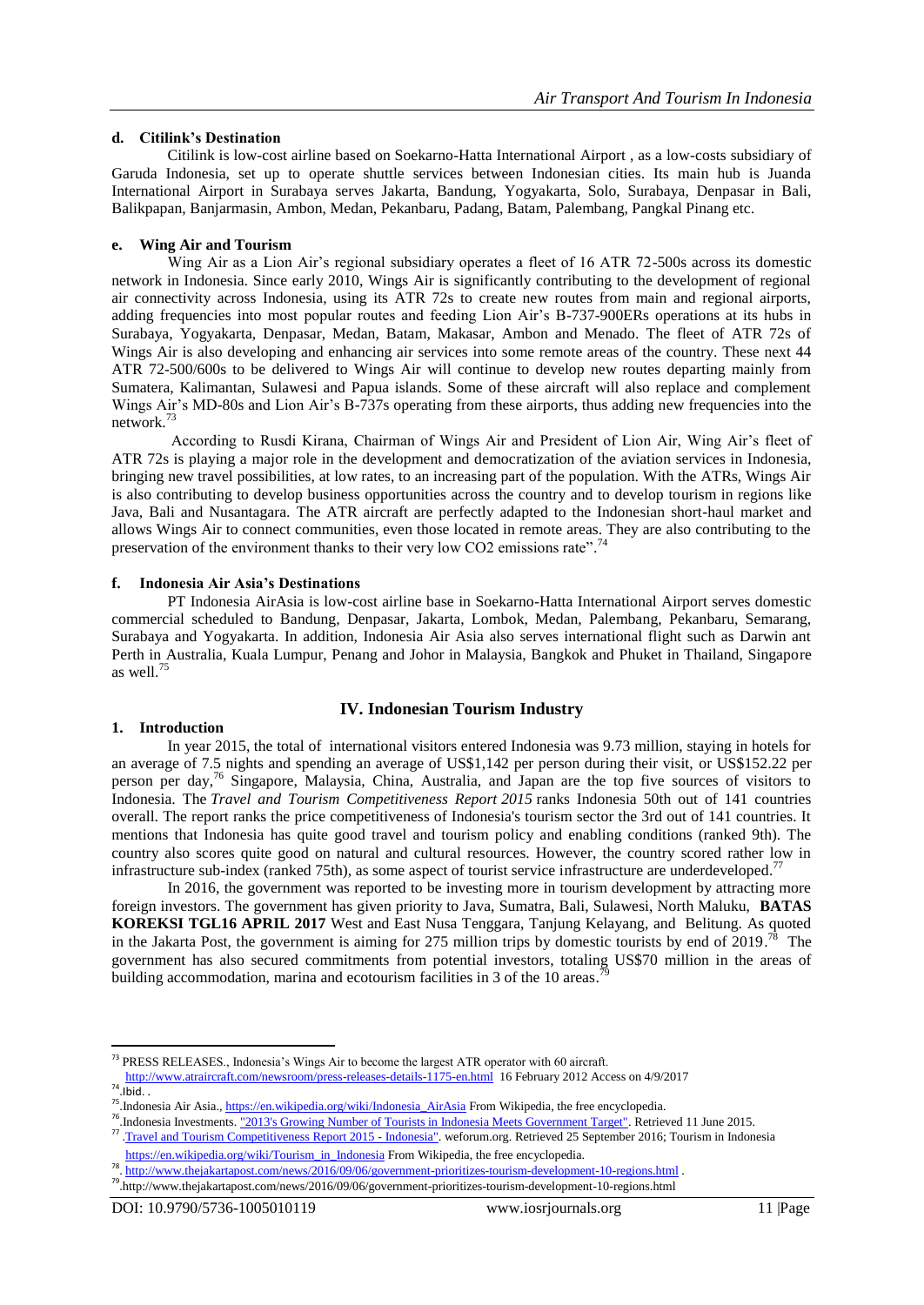# **2. Historical Development of Tourism**

Initially the tourism, service and hospitality sector in [Dutch East Indies](https://en.wikipedia.org/wiki/Dutch_East_Indies) were developed to cater the lodging, entertainment and leisure needs of domestic visitors, especially the wealthy Dutch plantation owners and merchants during their stay in the city. In the 19th century, colonial heritage hotels equipped with dance halls, live music and fine dining restaurants were established in Dutch East Indies urban areas, such as [Hotel des](https://en.wikipedia.org/wiki/Hotel_des_Indes_(Batavia))  [Indes,](https://en.wikipedia.org/wiki/Hotel_des_Indes_(Batavia)) in Batavia (now Jakarta), [Savoy Homann Hotel](https://en.wikipedia.org/wiki/Savoy_Homann_Bidakara_Hotel) in Bandung, [Hotel Oranje](https://en.wikipedia.org/wiki/Hotel_Majapahit) in Surabaya, and Hotel De Boer in Medan. Since the 19th century Dutch East Indies has attracted visitors from The Netherlands.<sup>80</sup> The first national tourism bureau was the *Vereeeging Toeristen Verkeer*, established by Governor General of Dutch East Indies in early 20th century, and shared their head office in Batavia with *Koninklijke Nederlansch Indische*  Luchtfahrt Maatschapijj (part of [KLM\)](https://en.wikipedia.org/wiki/KLM) that began to fly from Amsterdam to Batavia in 1929.<sup>81</sup> In 1913, *Vereeneging Touristen Verkeer* wrote a guide book about tourism places in the Indies. Since then [Bali](https://en.wikipedia.org/wiki/Bali) become known to international tourist with foreign tourist arrivals rose for more than 100% in 1927.<sup>82</sup> Much of the international tourism of the 1920s and 1930s was by international visitors on oceanic cruises. The 1930s did see a modest but significant influx of mainly European tourists and longer term stayers to Bali. Many came for the blossoming arts scene in the [Ubud](https://en.wikipedia.org/wiki/Ubud) area, which was as much a two-way exchange between the Balinese and outsiders as it was an internal phenomenon.<sup>83</sup>

Tourism more or less disappeared during [World War II,](https://en.wikipedia.org/wiki/World_War_II) [Indonesian National Revolution](https://en.wikipedia.org/wiki/Indonesian_National_Revolution) and in the early years of the [Sukarno](https://en.wikipedia.org/wiki/Sukarno) era. On 1 July 1947, the government of Republic of Indonesia tried to revive tourism sector in Indonesia by establishing *Hotel National & Tourism*. This new national tourism authority took over many of the colonial heritage hotels in Java and renamed them all "Hotel Merdeka. In 1952 the President formed the Inter-Departement Committee on Tourism Affairs which is responsible for reestablishing Indonesia as the world's tourism destination. National pride and identity in the late 1950s and early 1960s was incorporated into the monumentalism of Sukarno in [Jakarta—](https://en.wikipedia.org/wiki/Jakarta) and this included the development of grand multi-storied international standard hotels and beach resorts, such as [Hotel Indonesia](https://en.wikipedia.org/wiki/Hotel_Indonesia) in Jakarta, Ambarrukmo Hotel in Yogyakarta, Samudra Beach Hotel in Pelabuhan Ratu beach West Java, and Inna Grand Bali Beach Hotel in Bali. The political and economic instability of the mid-1960s saw tourism decline radically again. Bali, and in particular the small village of [Kuta,](https://en.wikipedia.org/wiki/Kuta) was however, in the 1960s, an important [stopover](https://en.wikipedia.org/wiki/Stopover) on the overland hippy trail between [Australia](https://en.wikipedia.org/wiki/Australia) and Europe, and a "secret" untouched surf spot.<sup>84</sup>

In the early 1970s, high standard hotels and tourist facilities began to appear in Jakarta and Bali. After the completion of [Borobudur](https://en.wikipedia.org/wiki/Borobudur) restoration project in 1982, [Yogyakarta](https://en.wikipedia.org/wiki/Yogyakarta_(city)) become a popular tourist destination in Indonesia after Bali, mostly attracted to this 8th-century Buddhist monument, surrounding ancient Javanese temples and [Yogyakarta Sultanate](https://en.wikipedia.org/wiki/Yogyakarta_Sultanate) [palace.](https://en.wikipedia.org/wiki/Kraton_(Indonesia)) From this period to the end of the [Suharto](https://en.wikipedia.org/wiki/Suharto) era, governmental policies of the [tourism industry](https://en.wikipedia.org/wiki/Tourism_industry) included an array of regulations and developments to encourage increasing numbers of international tourists to both visit Indonesia and stay longer.<sup>85</sup>

#### **3. Indonesian Domestic Tourist**

According to the Central Statistics Agency (BPS), the ten most popular tourist are [Bali,](https://en.wikipedia.org/wiki/Bali) [West](https://en.wikipedia.org/wiki/West_Java)  [Java,](https://en.wikipedia.org/wiki/West_Java) [Central Java,](https://en.wikipedia.org/wiki/Central_Java) [East Java,](https://en.wikipedia.org/wiki/East_Java) [Jakarta,](https://en.wikipedia.org/wiki/Jakarta) [North Sumatra,](https://en.wikipedia.org/wiki/North_Sumatra) [Lampung,](https://en.wikipedia.org/wiki/Lampung) [South Sulawesi,](https://en.wikipedia.org/wiki/South_Sulawesi) [South](https://en.wikipedia.org/wiki/South_Sumatra)  [Sumatra,](https://en.wikipedia.org/wiki/South_Sumatra) [Banten](https://en.wikipedia.org/wiki/Banten) and [West Sumatra](https://en.wikipedia.org/wiki/West_Sumatra) (which would make it 11 provinces today due to Banten previously having been a part of West Java). <sup>86</sup> As with most countries, domestic tourists are by far the largest market segment. The biggest movement of domestic tourists is during the annual [Eid ul-Fitr,](https://en.wikipedia.org/wiki/Eid_ul-Fitr) locally known as *[lebaran](https://en.wikipedia.org/wiki/Lebaran)*. During this period, which is a two-week holiday after the month of [fasting during Ramadan,](https://en.wikipedia.org/wiki/Fasting_during_Ramadan) many citydwelling [Muslim Indonesians](https://en.wikipedia.org/wiki/Islam_in_Indonesia) visit relatives in their home towns. Intercity traffic is at its peak and often an additional surcharge is applied during this time.

Over the five years up to 2006, attention has been focused on generating more domestic tourism. Competition amongst [budget airlines](https://en.wikipedia.org/wiki/Budget_airlines) has increased the number of domestic air travellers throughout the country. Recently, the Ministry of Labor legislated to create long weekends by combining [public holidays](https://en.wikipedia.org/wiki/Public_holidays_in_Indonesia) that fall close to weekends, except in the case of important religious holidays. During these long weekends, most hotels in popular destinations are fully booked.<sup>87</sup> Since 2000, on average, there have been five million foreign tourists each year, who spend an average of US\$100 per day. With an average visit duration of 9–12 days, Indonesia

<sup>&</sup>lt;sup>80</sup>.Dieny Ferbianty. ["Sejarah Pariwisata Indonesia"](http://www.scribd.com/doc/56647863/Sejarah-Pariwisata-Indonesia) (PDF). Retrieved 27 June 2011.

<sup>81</sup> .Ibid.

 $82$ . Ibid.

<sup>83 .</sup>Robert Cribb, 'International tourism in Java, 1900–1930, South East Asian Research 3 no 2 (1995), pp. 193-204. [ISSN](https://en.wikipedia.org/wiki/International_Standard_Serial_Number) [0967-828X.](https://www.worldcat.org/search?fq=x0:jrnl&q=n2:0967-828X) <sup>84</sup>. Elliot, Mark (November 2003). Indonesia. Lonely Planet. **[ISBN](https://en.wikipedia.org/wiki/International_Standard_Book_Number) [1-74059-154-2](https://en.wikipedia.org/wiki/Special:BookSources/1-74059-154-2)** 

<sup>&</sup>lt;sup>85</sup>.Tourism in Indonesi[a https://en.wikipedia.org/wiki/Tourism\\_in\\_Indonesia](https://en.wikipedia.org/wiki/Tourism_in_Indonesia) From Wikipedia, the free encyclopedia.

<sup>86&</sup>lt;sup>"</sup>Time for N. Maluku to become tourist destination". Retrieved 11 June 2015.

<sup>87</sup> Tourism in Indonesi[a https://en.wikipedia.org/wiki/Tourism\\_in\\_Indonesia](https://en.wikipedia.org/wiki/Tourism_in_Indonesia) From Wikipedia, the free encyclopedia.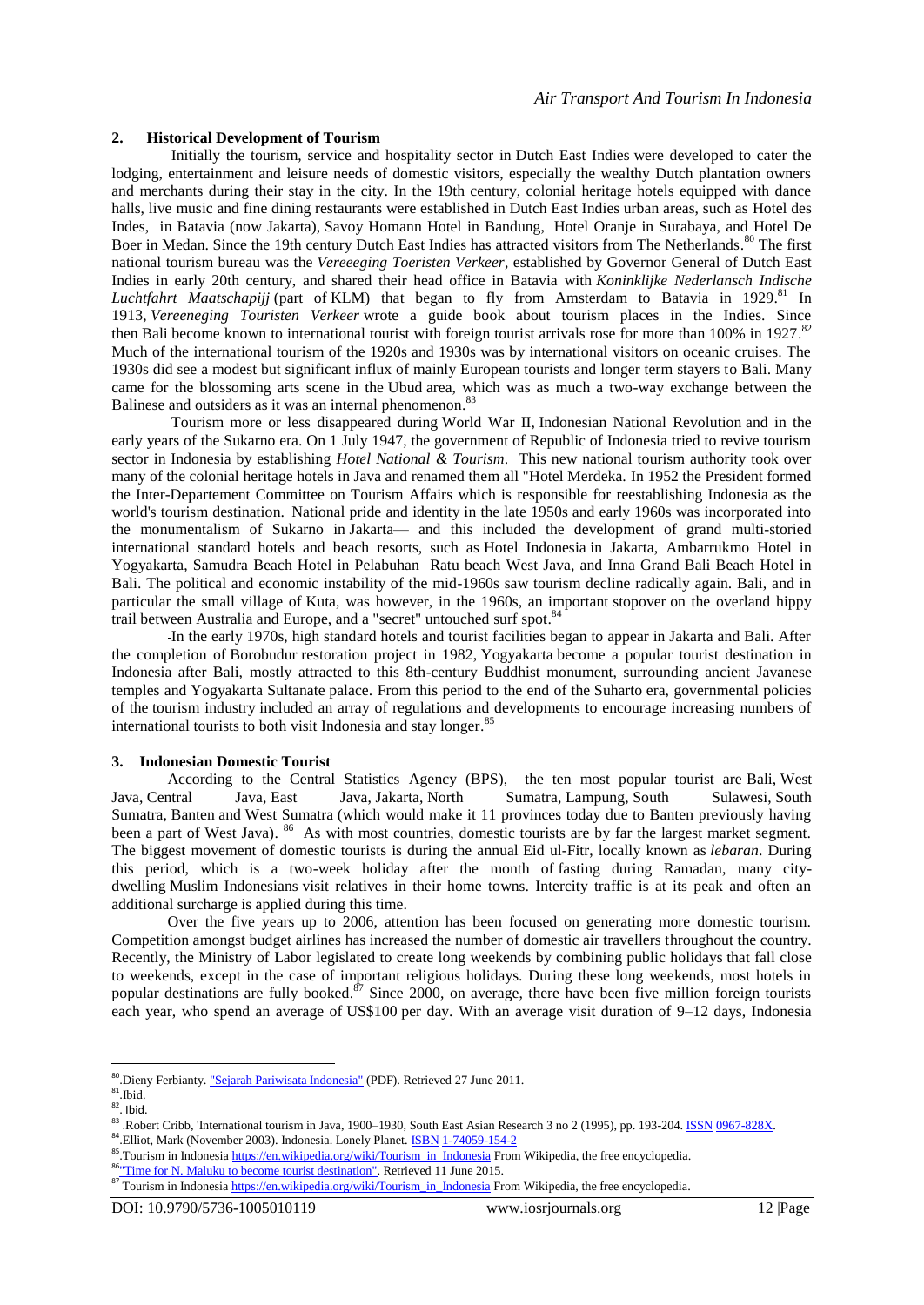gains US\$4.6 billion of foreign exchange income annually.<sup>88</sup> This makes tourism Indonesia's third most important non-oil-[gas](https://en.wikipedia.org/wiki/Gas) source of foreign revenue, after [timber](https://en.wikipedia.org/wiki/Timber) and [textile](https://en.wikipedia.org/wiki/Textile) products.<sup>89</sup>

After toppled Japan two years ago, China as the world's biggest tourism spenders now toppled Australia to become number three with 30.42% increase [year-on-year,](https://en.wikipedia.org/wiki/Annual_growth_%25) while totally foreign tourists growth by 10.6% year-on-year set to more than 2.9 million. The top countries of origin is come from the [Asia-](https://en.wikipedia.org/wiki/Asia-Pacific)[Pacific](https://en.wikipedia.org/wiki/Asia-Pacific) region, with [Singapore](https://en.wikipedia.org/wiki/Singapore) 15.7% [Malaysia](https://en.wikipedia.org/wiki/Malaysia) 14% [China](https://en.wikipedia.org/wiki/China) 11% [Australia](https://en.wikipedia.org/wiki/Australia) and [Japan](https://en.wikipedia.org/wiki/Japan) among the top countries of origin.<sup>90</sup> The [United Kingdom,](https://en.wikipedia.org/wiki/United_Kingdom) [France,](https://en.wikipedia.org/wiki/France) and [Germany](https://en.wikipedia.org/wiki/Germany) are the largest sources of European visitors.<sup>91</sup> Although Dutch visitors are at least in part keen to explore the historical relationships, many European visitors are seeking the tropical weather at the beaches in Bali. Around 59% of all visitors are travelling to Indonesia for holiday, while 38% for business purposes  $.92$  In 2012, according to the World Travel & Tourism Council travel and tourism made a total contribution of 8.9% of GDP and supported 8% of total employment in Indonesia.<sup>93</sup>

#### **4. Tourist attraction in Indonesia**

In Indonesia, there are at least ten of tourist attraction such Borobudur and ancient temple, the diving sites, surfing, national parks, volcanoes, tourism of nature, cultural, urban and traditional culinary as follows :

#### **a. Borobudur Temple**

The single most visited tourist attractive in Indonesia is Borobudur.<sup>94</sup> Both nature and culture are major components of Indonesian [tourism.](https://en.wikipedia.org/wiki/Tourism) The natural heritage can boast a unique combination of a tropical climate, a vast [archipelago](https://en.wikipedia.org/wiki/Archipelago) of 17,508 islands, 6,000 of them being inhabited,<sup>95</sup> the second longest shoreline in the world  $(54,716 \text{ km})$  after Canada.<sup>96</sup> It is the world's largest and most populous country situated only on islands.<sup>97</sup> The beaches in [Bali,](https://en.wikipedia.org/wiki/Bali) diving sites in [Bunaken,](https://en.wikipedia.org/wiki/Bunaken) [Mount Bromo](https://en.wikipedia.org/wiki/Mount_Bromo) in [East Java,](https://en.wikipedia.org/wiki/East_Java) [Lake Toba](https://en.wikipedia.org/wiki/Lake_Toba) and various national parks in [Sumatra](https://en.wikipedia.org/wiki/Sumatra) are just a few examples of popular scenic destinations. These natural attractions are complemented by a rich cultural heritage that reflects Indonesia's dynamic history and ethnic diversity. One fact that exemplifies this richness is that 719 living [languages](https://en.wikipedia.org/wiki/Languages_of_Indonesia) are used across the archipelago.<sup>98</sup>

The ancient [Prambanan](https://en.wikipedia.org/wiki/Prambanan) and [Borobudur](https://en.wikipedia.org/wiki/Borobudur) temples, [Toraja,](https://en.wikipedia.org/wiki/Toraja) [Yogyakarta,](https://en.wikipedia.org/wiki/Yogyakarta) [Minangkabau,](https://en.wikipedia.org/wiki/Minangkabau_people) and of course [Bali,](https://en.wikipedia.org/wiki/Bali) with its many Hindu festivities, are some of the popular destinations for cultural tourism. Tourism in Indonesia is currently overseen by the [Indonesian Ministry of Tourism.](https://en.wikipedia.org/wiki/Ministry_of_Tourism_(Indonesia))<sup>99</sup> International tourism campaigns have been focusing largely on its tropical destinations with white sand beaches, blue sky, and cultural attractions. Beach resorts and hotels have been developed in some popular tourist destinations, especially Bali island as the primary destination. At the same time, the integration of cultural affairs and tourism under the scope of the same ministry shows that cultural tourism is considered an integral part of Indonesia's tourism industry, and conversely, that tourism is used to promote and preserve the cultural heritage.

Some of the challenges Indonesia's tourism industry has to face include the development of infrastructure to support tourism across the sprawling archipelago, incursions of the industry into local traditions [\(adat\)](https://en.wikipedia.org/wiki/Adat), and the impact of tourism development on the life of local people. The tourism industry in Indonesia has also faced setbacks due to problems related to security. Since 2002, warnings have been issued by some countries over terrorist threats and ethnic as well as religious conflicts in some areas, significantly reducing the number of foreign visitors for a few years. However, the number of international tourists has bounced back positively since 2007, and reached a new record in 2008,<sup>100</sup> and then made a new record every year and in 2014 set at 9,435,411 foreign tourists.<sup>101</sup> In 2015, based on [World Economic Forum](https://en.wikipedia.org/wiki/World_Economic_Forum) survey, Indonesia got Travel and

<sup>88</sup> ["Visitor Arrivals to Indonesia 2000–2008"](http://www.budpar.go.id/page.php?ic=621&id=180) (Press release). Minister of Culture and Tourism, Republic of Indonesia. 2009. Retrieved 19  $M<sub>arch</sub> 2009.$ 

<sup>&</sup>lt;sup>89</sup> ["Indonesia".](https://www.cia.gov/library/publications/the-world-factbook/geos/id.html) The World Factbook. CIA. 2006. Retrieved 19 March 2010.

<sup>&</sup>lt;sup>90</sup> Nadya Natahadibrata (3 June 2014). ["Chinese tourists overtake Australian arrivals"](http://www.thejakartapost.com/news/2014/06/03/chinese-tourists-overtake-australian-arrivals.html)

<sup>91</sup> ["Visitor Arrivals to Indonesia by Nationality and Country of Residence Year 2005"](http://www.budpar.go.id/filedata/180_353-NatCor2005.pdf) (PDF) (Press release). Minister of Culture and Tourism. 2005.

<sup>92</sup> [Indonesia Travel & Tourism Economic Impact 2013.](http://wttc.org/site_media/uploads/downloads/indonesia2013_1.pdf) World Travel & Tourism Council. Retrieved 11 November 2013

 $93$  Ibid.

<sup>94</sup> Mark Elliott ... (November 2003). Indonesia. Melbourne: Lonely Planet Publications Pty Ltd. pp. 211–215. [ISBN](https://en.wikipedia.org/wiki/International_Standard_Book_Number) [1-74059-154-2](https://en.wikipedia.org/wiki/Special:BookSources/1-74059-154-2)

<sup>&</sup>lt;sup>95</sup> ["Indonesia".](https://www.cia.gov/library/publications/the-world-factbook/geos/id.html) The World Factbook. CIA. 2006. Retrieved 19 March 2010

<sup>96</sup> ["Field Listing -](https://www.cia.gov/library/publications/the-world-factbook/fields/2060.html) Coastline". The World Factbook. CIA. 2006. Retrieved 19 March 2010

<sup>97</sup> ["Countries of the World by Area-](http://www.nationsonline.org/oneworld/countries_by_area.htm) no 16 Indonesia". Retrieved 19 September 2010

<sup>98 &</sup>quot;Ethnologue - [Languages of the World -](http://www.ethnologue.com/show_country.asp?name=ID) Languages of Indonesia". Lewis, M. Paul (ed.). Ethnologue: Languages of the World, Sixteenth edition. Dallas, Tex.: SIL International. Online version. 2009. Retrieved 19 September 2010.

[<sup>&</sup>quot;Indonesian Ministry of Culture and Tourism".](http://www.budpar.go.id/indexprofil.php) official website

<sup>&</sup>lt;sup>100</sup> ["Visitor Arrivals to Indonesia 2000–2008"](http://www.budpar.go.id/page.php?ic=621&id=180) (Press release). Minister of Culture and Tourism, Republic of Indonesia. 2009. Retrieved 19 March 2009; Se[ehttp://web.pab-indonesia.com/content/view/11982/72/](http://web.pab-indonesia.com/content/view/11982/72/).

<sup>&</sup>lt;sup>101</sup> Kadir, Abdul (December 2014). ["Statistical Report on Visitor Arrivals to Indonesia 2014"](http://kemenpar.go.id/userfiles/Statistics%20Arrival%202014rev.pdf) (PDF). Ministry of Tourism of Republic Indonesia. Retrieved 9 September 2016.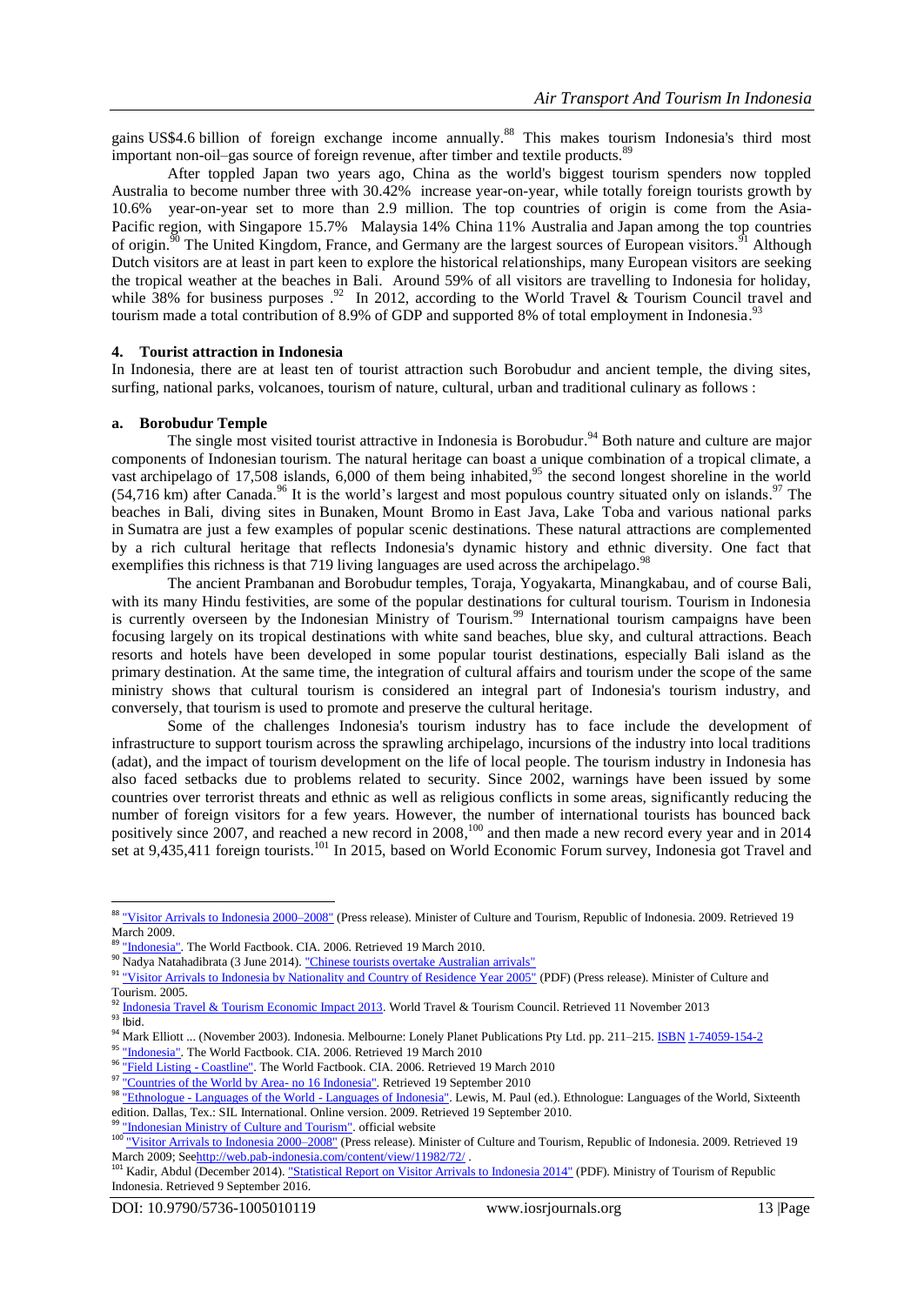Tourism Competitiveness Index score 4.04 and rank at number 50,<sup>102</sup> (up from number 70 in 2013, number 74 in 2011 and number 81 in 2009) from 141 countries.<sup>103</sup> Aspects that need to be improved to move up the rank ladder are; tourism and [ICT](https://en.wikipedia.org/wiki/Information_and_communications_technology) infrastructures, health and hygiene, environmental sustainability, and affinity for travel and tourism.

# **b. Ancient Temples**

From the 4th century until the 15th century, Hinduism and Buddhism shaped the culture of Indonesia. Kingdom rise and fall, such as Medang Kingdom, Sriwijaya, Kediri, Singasari and Majapahit. Along the Indonesian classical history of Hindu-Buddhist era, they produced some temples and monuments called *candi*. The best-preserved Buddhist shrine, which was built during the [Sailendra](https://en.wikipedia.org/wiki/Sailendra) dynasty in the 8th century, is [Borobudur](https://en.wikipedia.org/wiki/Borobudur) temple in [Central Java.](https://en.wikipedia.org/wiki/Central_Java) A giant stone [mandala](https://en.wikipedia.org/wiki/Mandala) stepped pyramid adorned with bell-shaped [stupas,](https://en.wikipedia.org/wiki/Stupa) richly adorned with bas-reliefs telling the stories and teachings of Buddha.

A few kilometres to the southeast is the [Prambanan](https://en.wikipedia.org/wiki/Prambanan) complex, the largest Hindu temple in Indonesia built during the second [Mataram](https://en.wikipedia.org/wiki/Mataram_Kingdom) dynasty?<sup>104</sup> The Prambanan temple is dedicated to [Trimurti;](https://en.wikipedia.org/wiki/Trimurti) [Shiva,](https://en.wikipedia.org/wiki/Shiva) [Vishnu](https://en.wikipedia.org/wiki/Vishnu) and [Brahma,](https://en.wikipedia.org/wiki/Brahma) three highest gods in Hinduism. Both the [Borobudur](https://en.wikipedia.org/wiki/Borobudur) and the [Prambanan](https://en.wikipedia.org/wiki/Prambanan) temple compounds have been listed in the UNESCO [World Heritage](https://en.wikipedia.org/wiki/World_Heritage) list since 1991. Both temple are the largest and the most popular, conveniently accessible from [Yogyakarta,](https://en.wikipedia.org/wiki/Yogyakarta) the heartland of Javanese culture. The [Ramayana](https://en.wikipedia.org/wiki/Ramayana) [Javanese dance](https://en.wikipedia.org/wiki/Javanese_dance) is performed routinely on the stage near Prambanan temple, provides the visitors the glimpse of Javanese classical culture.

Islam has also contributed greatly to the cultural society in Indonesia. As of 2006, 88% of Indonesia's recorded population were Muslim.<sup>105</sup> Islamic culture is prominent in [Sumatra,](https://en.wikipedia.org/wiki/Sumatra) and a few of the remaining [sultanate](https://en.wikipedia.org/wiki/Sultanate) palaces can be seen in [Medan](https://en.wikipedia.org/wiki/Medan) and [Tanjung Pinang.](https://en.wikipedia.org/wiki/Tanjung_Pinang) The Islamic heritage tourism is also popular, especially among Indonesian Muslims and Muslims from neighbouring countries such as Malaysia, Singapore and Brunei that shared common Southeast Asian Islamic heritage. The activity usually linked with Islamic [ziyarat](https://en.wikipedia.org/wiki/Ziyarat) pilgrimage to historical Islamic sites, such as historical mosques and tombs of venerated Islamic figures. However, for visitors in Islamic sites, either local or foreign, Muslim or non-Muslim, the rules of conduct and dress modesty is applied, such as removing the footwear while entering mosques or *makam* (tombs), visitor should not entering the site wearing shorts [\(sarong](https://en.wikipedia.org/wiki/Sarong) usually lent near the entrance to cover lower torso of the visitors), and wearing *kerudung* (head-dress covering) for women.

In [Aceh](https://en.wikipedia.org/wiki/Aceh) the [Baiturrahman Grand Mosque](https://en.wikipedia.org/wiki/Baiturrahman_Grand_Mosque) and tombs of [Aceh Sultanate](https://en.wikipedia.org/wiki/Aceh_Sultanate) kings is popular destination, while in [Medan](https://en.wikipedia.org/wiki/Medan) the Medan Great Mosque and [Maimun Palace](https://en.wikipedia.org/wiki/Maimun_Palace) is also major Islamic heritage destination. Most of Indonesian major cities have their own historical or monumental Grand Mosque (known *Masjid Agung*) that become city's landmark as well as tourism attraction. [Istiqlal Mosque, Jakarta,](https://en.wikipedia.org/wiki/Istiqlal_Mosque,_Jakarta) the Indonesian national mosque and the largest in Southeast Asia is Jakarta's major landmark as well as tourist attraction. In Java the ziyarat pilgrimage is usually linked to historically important Islamic figures Nine Saints (known *Wali Songo*), they are important because of their historic role in the [Spread of Islam in Indonesia.](https://en.wikipedia.org/wiki/Spread_of_Islam_in_Indonesia) Their tombs and mosques scaterred along Java's north coast towns, such as [Demak,](https://en.wikipedia.org/wiki/Demak,_Indonesia) [Kudus,](https://en.wikipedia.org/wiki/Kudus) [Cirebon,](https://en.wikipedia.org/wiki/Cirebon) [Gresik,](https://en.wikipedia.org/wiki/Gresik) to Ampel in [Surabaya.](https://en.wikipedia.org/wiki/Surabaya) The 15thcentury [Agung Demak Mosque](https://en.wikipedia.org/wiki/Agung_Demak_Mosque) hailed as the first mosque established in Java. [Menara Kudus Mosque](https://en.wikipedia.org/wiki/Menara_Kudus_Mosque) is notable for incorporating Majapahit Hindu-Javanese architecture. The tomb of [Sunan Gunungjati](https://en.wikipedia.org/wiki/Sunan_Gunungjati) near Cirebon, is also the important ziyarat site in West Java. The heritage tourism might also focussed on the era of 17th- to 19thcentury royal Javanese courts of [Yogyakarta Sultanate,](https://en.wikipedia.org/wiki/Yogyakarta_Sultanate) [Surakarta Sunanate](https://en.wikipedia.org/wiki/Surakarta_Sunanate) and [Mangkunegaran.](https://en.wikipedia.org/wiki/Mangkunegaran)

#### **c. The Famous Diving Sites**

[Raja Ampat,](https://en.wikipedia.org/wiki/Raja_Ampat) is one of the world's richest marine biodiversity. With more than 17,508 [islands,](https://en.wikipedia.org/wiki/Island) Indonesia presents ample diving opportunities. With 20% of the world's coral reefs, over 3,000 different species of fish and 600 coral species, deep water trenches, volcanic sea mounts, World War II wrecks, and an endless variety of macro life, scuba diving in Indonesia is both excellent and inexpensive.<sup>106</sup> [Bunaken National Marine Park](https://en.wikipedia.org/wiki/Bunaken_National_Park) (BNMP), at the northern tip of [Sulawesi,](https://en.wikipedia.org/wiki/Sulawesi) claims to have seven times more genera of [coral](https://en.wikipedia.org/wiki/Coral) than [Hawaii,](https://en.wikipedia.org/wiki/Hawaii)<sup>107</sup> and has more than 70% of all the known fish species of the Indo-Western [Pacific.](https://en.wikipedia.org/wiki/Pacific)<sup>108</sup> According to Conservation [International](https://en.wikipedia.org/wiki/Conservation_International) (CI), marine surveys suggest that the marine life diversity in the [Raja Ampat](https://en.wikipedia.org/wiki/Raja_Ampat) area is the highest

<sup>1</sup> <sup>102</sup> "Index Results—The Travel & Tourism Competitiveness Index Ranking 2015v"</u>. World Economic Forum. Retrieved 25 August 2015.

<sup>&</sup>lt;sup>103</sup> Jennifer Blanke and Thea Chiesa. ["The Travel & Tourism Competitiveness Report 2013"](http://www3.weforum.org/docs/WEF_TT_Competitiveness_Report_2013.pdf) (PDF). World Economic Forum. Retrieved 15 March 2014[; "Infrastruktur Jadi Pengendala Pariwisata Indonesia".](http://www.pikiran-rakyat.com/node/147530) Pikiran Rakyat Online. Retrieved 11 June 2015

<sup>&</sup>lt;sup>104</sup> Weiner, Eric (21 September 2008). ["Living in Bali's Shadow, but Maybe Not for Long".](http://travel.nytimes.com/2008/09/21/travel/21next.html?ref=travel) The New York Times. Retrieved 25 May 2010 <sup>105</sup> Meidyatama Suryodiningrat. ["Who are the Indonesian?".](https://web.archive.org/web/20060719233353/http:/www.thejakartapost.com/community/ina3.asp) The Jakarta Post. Archived from [the original](http://www.thejakartapost.com/community/ina3.asp) on 19 July 2006. Retrieved 24 August 2006

[<sup>&</sup>quot;Scuba Diving in Indonesia: Komodo, Raja Ampat, Bali, Sulawesi and More".](http://www.dive-the-world.com/diving-sites-indonesia.php) Retrieved 11 June 2015.

<sup>107</sup> ["North Sulawesi: Bunaken".](http://www.north-sulawesi.org/bunaken.html) Official Website of the North Sulawesi Tourism Promotion Board.

<sup>&</sup>lt;sup>108</sup> ["Bunaken Diving Sites".](http://www.divetheworldindonesia.com/manado-diving-sites-bunaken-island.htm) Dive The World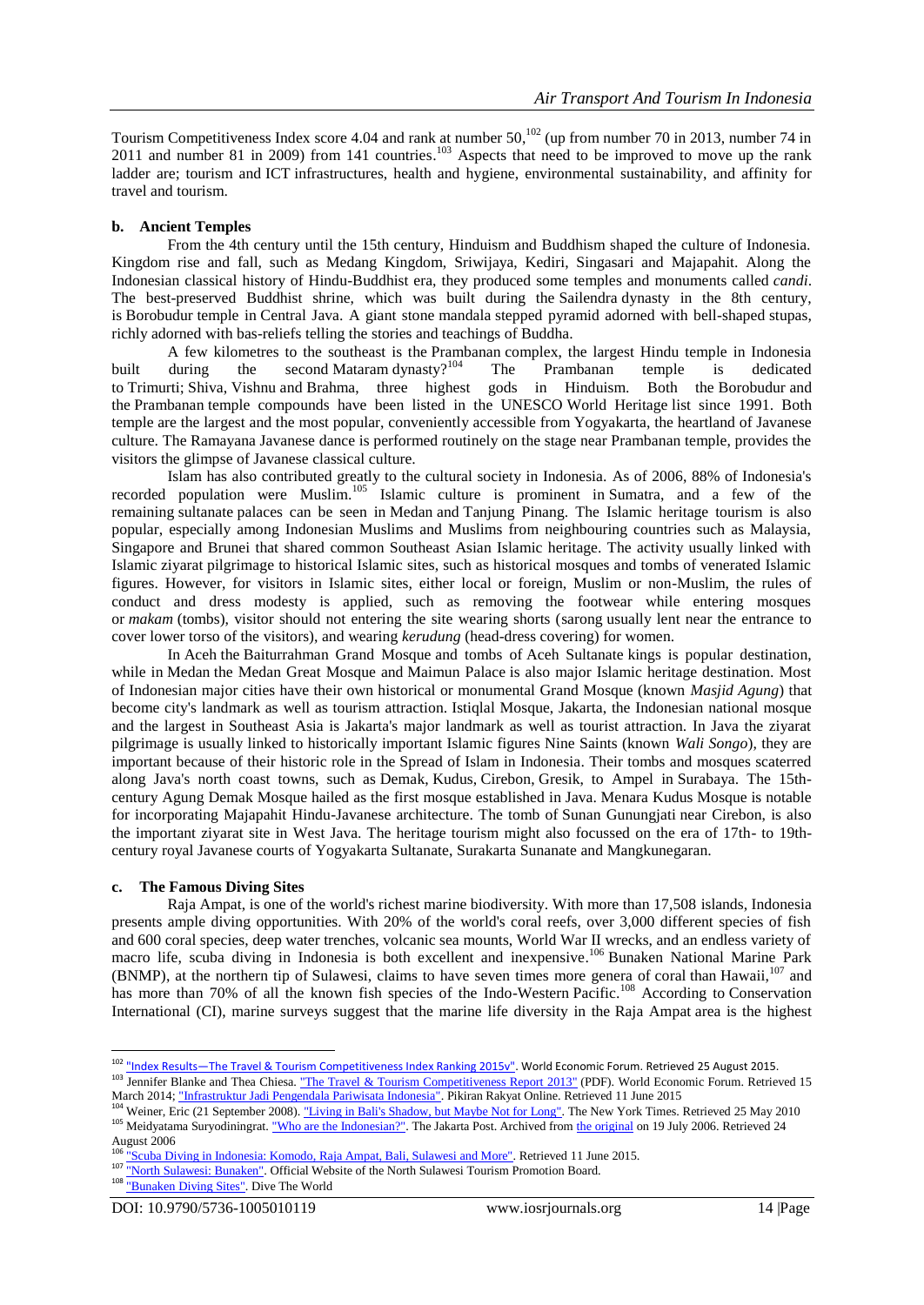recorded on Earth.<sup>109</sup> Moreover, there are over  $3,500$  [species](https://en.wikipedia.org/wiki/Species) living in Indonesian waters, including [sharks,](https://en.wikipedia.org/wiki/Shark) [dolphins,](https://en.wikipedia.org/wiki/Dolphins) [manta rays,](https://en.wikipedia.org/wiki/Manta_ray) [turtles,](https://en.wikipedia.org/wiki/Turtle) [morays,](https://en.wikipedia.org/wiki/Moray_eel) [cuttlefish,](https://en.wikipedia.org/wiki/Cuttlefish) [octopus](https://en.wikipedia.org/wiki/Octopus) and [scorpionfish,](https://en.wikipedia.org/wiki/Scorpionfish) compared to 1,500 on the [Great Barrier Reef](https://en.wikipedia.org/wiki/Great_Barrier_Reef) and 600 in the [Red Sea.](https://en.wikipedia.org/wiki/Red_Sea)<sup>110</sup> [Tulamben](https://en.wikipedia.org/wiki/Tulamben) Bay in [Bali](https://en.wikipedia.org/wiki/Bali) boasts the wreck of the 120 metres [US Army](https://en.wikipedia.org/wiki/US_Army) commissioned transport vessel, the *[Liberty](https://en.wikipedia.org/wiki/USAT_Liberty)*. <sup>111</sup> Other popular dive sites on Bali are at [Candidasa](https://en.wikipedia.org/wiki/Candidasa) and [Menjangan.](https://en.wikipedia.org/wiki/Menjangan_Island) Across the [Badung Strait](https://en.wikipedia.org/wiki/Badung_Strait) from Bali, there are several popular dive sites on [Nusa](https://en.wikipedia.org/wiki/Nusa_Lembongan)  [Lembongan](https://en.wikipedia.org/wiki/Nusa_Lembongan) and [Nusa Penida.](https://en.wikipedia.org/wiki/Nusa_Penida) [Lombok's](https://en.wikipedia.org/wiki/Lombok) three such as [Gili Air,](https://en.wikipedia.org/wiki/Gili_Air) [Gili Meno](https://en.wikipedia.org/wiki/Gili_Meno) and [Gili Trawangan](https://en.wikipedia.org/wiki/Gili_Trawangan) are popular as is [Bangka.](https://en.wikipedia.org/wiki/Bangka_Island) Some of the most famous diving sites in Indonesia are also the most difficult to reach, with places like [Biak](https://en.wikipedia.org/wiki/Biak) off the coast of Papua and the [Alor Archipelago](https://en.wikipedia.org/wiki/Alor_Archipelago) among the popular, more remote, destinations for divers.

# **d. Surfing in Indonesia.**

[Surfing](https://en.wikipedia.org/wiki/Surfing) is also a popular water activity in Indonesia and the sites are recognized as world class.<sup>112</sup> The well-known sports are mostly located on the southern, [Indian Ocean](https://en.wikipedia.org/wiki/Indian_Ocean) side of Indonesia, for example, the large oceanic surf breaks on southern [Java.](https://en.wikipedia.org/wiki/Java) However, the north coast does not receive the same surf from the [Java](https://en.wikipedia.org/wiki/Java_Sea)  [Sea.](https://en.wikipedia.org/wiki/Java_Sea) Surf breaks can be found all the way along [Sumatra,](https://en.wikipedia.org/wiki/Sumatra) down to Nusa Tenggara, including [Aceh,](https://en.wikipedia.org/wiki/Aceh) Bali, [Banten](https://en.wikipedia.org/wiki/Banten) in province, [Lombok,](https://en.wikipedia.org/wiki/Lombok) the [Mentawai Islands,](https://en.wikipedia.org/wiki/Mentawai_Islands) and [Sumbawa.](https://en.wikipedia.org/wiki/Sumbawa) Although Indonesia has many world-class surfing spots, the majority of surfers are came from abroad, especially Australia and United States. However, the seed of local surfing enthusiast began develop in Bali and West Java's [Pelabuhan Ratu](https://en.wikipedia.org/wiki/Pelabuhan_Ratu) and [Pangandaran](https://en.wikipedia.org/wiki/Pangandaran) beach, mostly came from nearby cities of Jakarta and Bandung. On Bali, there are about 33 surf spots, from West Bali to East Bali including four on the offshore island of [Nusa Lembongan.](https://en.wikipedia.org/wiki/Nusa_Lembongan) In Sumbawa, Hu'u and Lakey Beach in [Cempi Bay](https://en.wikipedia.org/wiki/Cempi_Bay) are popular surfing spots among surfing enthusiast. Sumatra is the second island, with the most number of surf spots, with 18 altogether. The common time for surfing is around May to September with the trade winds blowing from east to south-east. From October to April, winds tend to come from the west to northwest, so the east coast breaks get the offshore. Two well-known surf breaks in Indonesia are the [G-Land](https://en.wikipedia.org/wiki/G-Land) in the Bay of Grajagan, [East Java,](https://en.wikipedia.org/wiki/East_Java) and [Lagundri Bay](https://en.wikipedia.org/wiki/Lagundri_Bay) at the southern end of [Nias](https://en.wikipedia.org/wiki/Nias) island. G-Land was first identified in 1972, when a surfer saw the break from the window of a plane. Since 6 to 8-foot [\(Hawaiian scale\)](https://en.wikipedia.org/wiki/Hawaiian_scale) waves were discovered by surfers at Lagundri Bay in 1975, the island has become famous for surfing worldwide.

# **e. National Parks**

[Bogor Botanical Gardens](https://en.wikipedia.org/wiki/Bogor_Botanical_Gardens) (BBG) established in 1817, and [Cibodas Botanical Gardens](https://en.wikipedia.org/wiki/Cibodas_Botanical_Gardens) established in 1862, are two among the oldest botanical gardens in Asia. With rich collections of tropical plants, these gardens are the center of botanical research as well as tourism attraction since colonial era. In Indonesia there are 50 national parks, of which six are [World Heritage](https://en.wikipedia.org/wiki/UNESCO_World_Heritage) listed. The largest national parks in [Sumatra](https://en.wikipedia.org/wiki/Sumatra) are the 9,500 square-kilometre [Gunung Leuser National Park,](https://en.wikipedia.org/wiki/Gunung_Leuser_National_Park) the 13,750-square-kilometre, [Kerinci Seblat National Park](https://en.wikipedia.org/wiki/Kerinci_Seblat_National_Park) and the 3,568-square-kilometre, [Bukit Barisan Selatan National Park,](https://en.wikipedia.org/wiki/Bukit_Barisan_Selatan_National_Park) all three recognized as [Tropical Rainforest](https://en.wikipedia.org/wiki/Tropical_Rainforest_Heritage_of_Sumatra)  [Heritage of Sumatra](https://en.wikipedia.org/wiki/Tropical_Rainforest_Heritage_of_Sumatra) on the UNESCO World Heritage list. Other national parks on the list are [Lorentz National](https://en.wikipedia.org/wiki/Lorentz_National_Park)  [Park](https://en.wikipedia.org/wiki/Lorentz_National_Park) in [Papua,](https://en.wikipedia.org/wiki/Papua_(Indonesian_province)) [Komodo National Park](https://en.wikipedia.org/wiki/Komodo_National_Park) in the [Lesser Sunda Islands,](https://en.wikipedia.org/wiki/Lesser_Sunda_Islands) and [Ujung Kulon National Park](https://en.wikipedia.org/wiki/Ujung_Kulon_National_Park) in the west of [Java.](https://en.wikipedia.org/wiki/Java) To be noticed, different national parks offer different biodiversity, as the natural habitat in Indonesia is divided into two areas by the [Wallace line.](https://en.wikipedia.org/wiki/Wallace_line)

The [Wallaceabiogeographical](https://en.wikipedia.org/wiki/Wallacea) distinction means the western part of Indonesia (Sumatra, Java, Kalimantan) have the same flora and fauna characteristics as the [Asian](https://en.wikipedia.org/wiki/Asia) continent, whilst the remaining eastern part of Indonesia has similarity with the Australian continent.<sup>113</sup> Many native species such as Sumatran [elephants,](https://en.wikipedia.org/wiki/Sumatran_elephant) [Sumatran tigers,](https://en.wikipedia.org/wiki/Sumatran_tiger) [Sumatran rhinoceros,](https://en.wikipedia.org/wiki/Sumatran_rhinoceros) [Javan rhinoceros](https://en.wikipedia.org/wiki/Javan_rhinoceros) and [orangutans](https://en.wikipedia.org/wiki/Orangutans) are listed as [endangered](https://en.wikipedia.org/wiki/Endangered_species) or [critically endangered,](https://en.wikipedia.org/wiki/Critically_endangered) and the remaining populations are found in [national parks](https://en.wikipedia.org/wiki/List_of_national_parks_of_Indonesia) and other conservation areas. [Sumatran orangutan](https://en.wikipedia.org/wiki/Sumatran_orangutan) can be visited in the [Bukit Lawang](https://en.wikipedia.org/wiki/Bukit_Lawang) conservation area, while the [Bornean orangutan](https://en.wikipedia.org/wiki/Bornean_orangutan) can be visited in [Tanjung Puting](https://en.wikipedia.org/wiki/Tanjung_Puting) national park, Central Kalimantan. The world's largest flower, [rafflesia arnoldii](https://en.wikipedia.org/wiki/Rafflesia_arnoldi), and the tallest flower, [titan arum,](https://en.wikipedia.org/wiki/Titan_arum) can be found in Sumatra.

The east side of the Wallacea line offers the most remarkable, rarest, and exotic animals on earth.<sup>114</sup> [Birds-of-paradise,](https://en.wikipedia.org/wiki/Birds-of-paradise) locally known as *cendrawasih*, are plumed birds that can be found among other [fauna in](https://en.wikipedia.org/wiki/Fauna_of_New_Guinea)  [Papua New Guinea.](https://en.wikipedia.org/wiki/Fauna_of_New_Guinea) The largest bird in Papua is the flightless [cassowary.](https://en.wikipedia.org/wiki/Cassowary) One species of [lizard,](https://en.wikipedia.org/wiki/Lizard) the [Komodo](https://en.wikipedia.org/wiki/Komodo_dragon)

**.** 

<sup>&</sup>lt;sup>109</sup> Ultra Marine: In far eastern Indonesia, the Raja Ampat islands embrace a phenomenal coral wilderness, by David Doubilet, National Geographic, September 2007

<sup>&</sup>lt;sup>110</sup> ["Scuba Diving Indonesia".](http://www.divesitedirectory.com/indonesia.html) Divesitedirectory

<sup>111</sup> ["Tulamben Bay: World Class Shipwreck Diving".](http://www.divecenterbali.com/divesites/tulamben_wreck.htm) Scuba Duba Doo.

<sup>&</sup>lt;sup>112</sup> ["Pacific Islands Surf Spots & Surfing Information -](http://www.thesurfingsite.com/Surf-Spots-Pacific-Islands.html) The Surfing Site". Retrieved 11 June 2015.

<sup>&</sup>lt;sup>113</sup> Weiner, Eric (21 September 2008). ["Living in Bali's Shadow, but Maybe Not for Long".](http://travel.nytimes.com/2008/09/21/travel/21next.html?ref=travel) The New York Times. Retrieved 25 May 2010. <sup>114</sup> Whitten, Tony; et al. ["Wallacea".](http://www.biodiversityscience.org/publications/hotspots/Wallacea.html) Biodiversity International. Retrieved 17 September 2006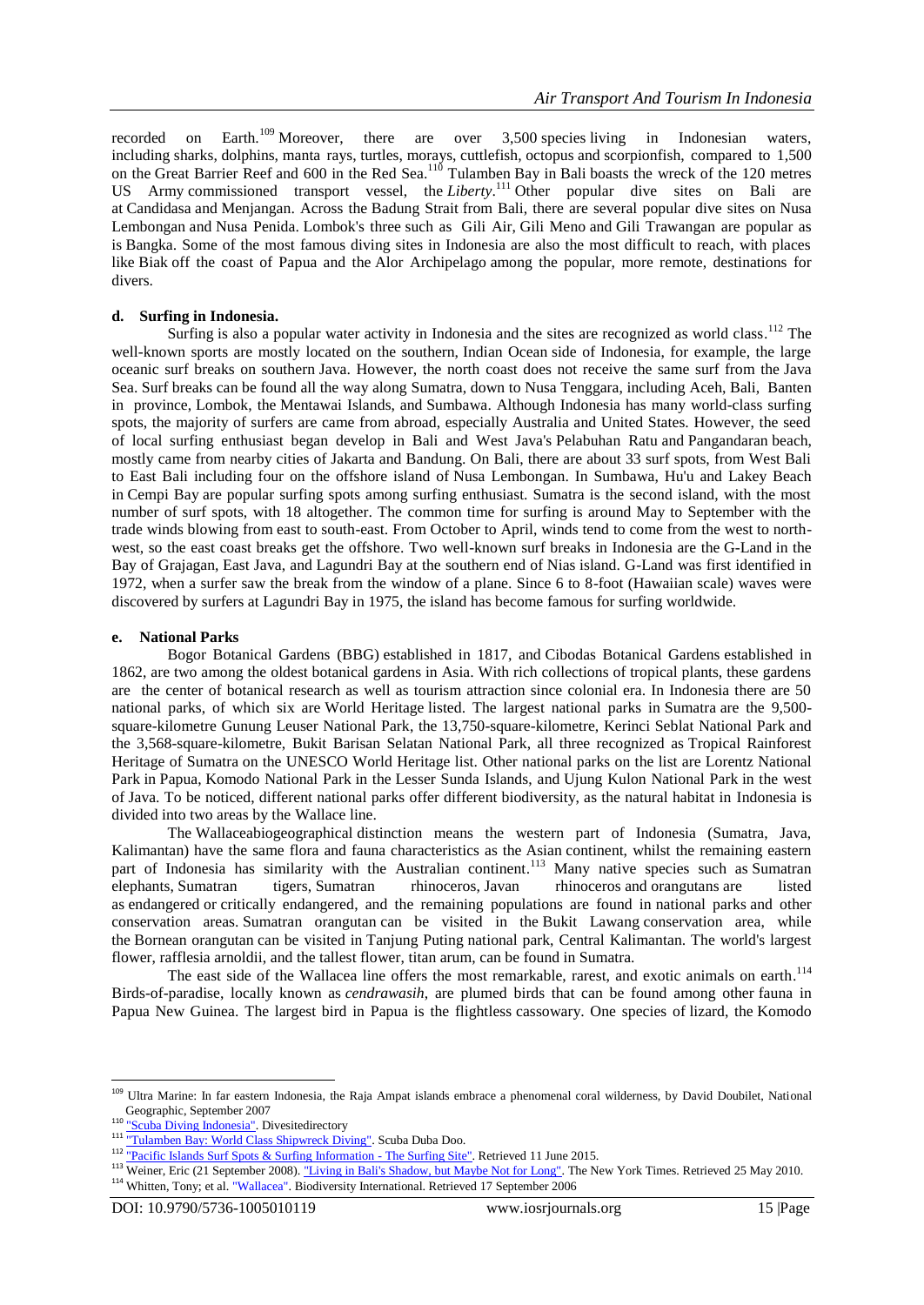dragon can easily be found on [Komodo,](https://en.wikipedia.org/wiki/Komodo_(island)) located in the Nusa Tenggara lesser islands region. Besides Komodo island, this endangered species can also be found on the islands of Rinca, Padar and Flores<sup>115</sup>

## **f. Volcanoes**

[Hiking](https://en.wikipedia.org/wiki/Hiking) and [camping](https://en.wikipedia.org/wiki/Camping) in the mountains are popular adventure activities. Some mountains contain ridge rivers, offering [rafting](https://en.wikipedia.org/wiki/Rafting) activity. Though [volcanic](https://en.wikipedia.org/wiki/Volcanic) mountains can be dangerous, they have become major tourist destinations. Several tourists have died on the slopes of [Mount Rinjani,](https://en.wikipedia.org/wiki/Mount_Rinjani) Indonesia's second highest volcano and a popular destination for climbers visiting Lombok in eastern Indonesia. Popular active volcanoes are the 2,329 metre high [Mount Bromo](https://en.wikipedia.org/wiki/Mount_Bromo) in the [East Java](https://en.wikipedia.org/wiki/East_Java) province with its scenic volcanic desert around the crater, the upturned boat shaped [Tangkuban Perahu](https://en.wikipedia.org/wiki/Tangkuban_Perahu) and the volcanic crater [Kawah Putih,](https://en.wikipedia.org/wiki/Kawah_Putih) north and south of [Bandung](https://en.wikipedia.org/wiki/Bandung) respectively and both with drive-in access up to the crater, the most active volcano in Java, [Mount](https://en.wikipedia.org/wiki/Mount_Merapi)  [Merapi](https://en.wikipedia.org/wiki/Mount_Merapi) near [Yogyakarta,](https://en.wikipedia.org/wiki/Yogyakarta) and the legendary [Krakatau](https://en.wikipedia.org/wiki/Krakatau) with its new [caldera](https://en.wikipedia.org/wiki/Caldera) known as *anak krakatau* (the child of Krakatau). [Gede Pangrango](https://en.wikipedia.org/wiki/Gunung_Gede_Pangrango_National_Park) volcano in West Java is also a popular hiking destination, especially among domestic hikers.

In [Sumbawa,](https://en.wikipedia.org/wiki/Sumbawa) [Mount Tambora](https://en.wikipedia.org/wiki/Mount_Tambora) with its historical massive volcanic eruption back in 1815 that produced massive caldera also had gained attention among hikers. In neighboring island of [Flores,](https://en.wikipedia.org/wiki/Flores) the three-coloured volcanic crater-lake of [Kelimutu](https://en.wikipedia.org/wiki/Kelimutu) is also hailed as one of Indonesia's natural wonder and had attracted visitors worldwide. [Puncak Jaya](https://en.wikipedia.org/wiki/Puncak_Jaya) in the [Lorentz National Park,](https://en.wikipedia.org/wiki/Lorentz_National_Park) the highest mountain in Indonesia and one of the few mountains with [ice caps](https://en.wikipedia.org/wiki/Ice_caps) at the (tropical) equator, <sup>116</sup> offers the opportunity of [rock climbing.](https://en.wikipedia.org/wiki/Rock_climbing) In Sumatra, there are the remains of a [super-volcano](https://en.wikipedia.org/wiki/Supervolcano) [eruption](https://en.wikipedia.org/wiki/Eruption) that have created the landscape of [Lake Toba](https://en.wikipedia.org/wiki/Lake_Toba) close to [Medan](https://en.wikipedia.org/wiki/Medan) in [North Sumatra.](https://en.wikipedia.org/wiki/North_Sumatra)

# **g. Nature Tourism**

Indonesia has a well-preserved, natural ecosystem with [rainforests](https://en.wikipedia.org/wiki/Rainforests) that stretch over about 57% of Indonesia's land, approximately 2% of which are [mangrove](https://en.wikipedia.org/wiki/Mangrove) systems.<sup>117</sup> One reason why the natural ecosystem in [Indonesia](https://en.wikipedia.org/wiki/Indonesia) is still well-preserved is because only 6,000 [islands](https://en.wikipedia.org/wiki/Islands) out of 17,000 are permanently inhabited. Forests on [Sumatra](https://en.wikipedia.org/wiki/Sumatra) and [Java](https://en.wikipedia.org/wiki/Java) are examples of popular tourist destinations. Moreover, Indonesia has one of longest coastlines in the world, measuring  $54,716$  kilometers,<sup>118</sup> with a number of [beaches](https://en.wikipedia.org/wiki/Beach) and island resorts, such as those in southern [Bali,](https://en.wikipedia.org/wiki/Bali) [Lombok](https://en.wikipedia.org/wiki/Lombok) .<sup>119</sup> [Bintan](https://en.wikipedia.org/wiki/Bintan) and [Nias Island.](https://en.wikipedia.org/wiki/Nias_Island) However, most of the well-preserved beaches are those in more isolated and less developed areas, such as [Karimunjawa,](https://en.wikipedia.org/wiki/Karimunjawa) the [Togian Islands,](https://en.wikipedia.org/wiki/Togian_Islands) and the [Banda Islands.](https://en.wikipedia.org/wiki/Banda_Islands)

#### **h. Cultural tourism**

1

Indonesia consists of 300 [ethnic](https://en.wikipedia.org/wiki/Ethnic) groups, spread over a 1.8 million  $km^2$  area of 6,000 inhabited islands.<sup>120</sup>This creates a cultural diversity, further compounded by [Hindu,](https://en.wikipedia.org/wiki/Hinduism) [Buddhist,](https://en.wikipedia.org/wiki/Buddhism) [Islamic](https://en.wikipedia.org/wiki/Islam) and European colonialist influences. In [Bali,](https://en.wikipedia.org/wiki/Bali) where most of Indonesian Hindus live, cultural and religious festivals with Balinese dance-drama performances in [Balinese temples](https://en.wikipedia.org/wiki/Balinese_temples) are major attractions to foreign tourists.

Despite foreign influences, a diverse array of indigenous traditional cultures is still evident in Indonesia. The indigenous ethnic group of [Toraja](https://en.wikipedia.org/wiki/Toraja) in [South Sulawesi,](https://en.wikipedia.org/wiki/South_Sulawesi) which still has strong [animistic](https://en.wikipedia.org/wiki/Animism) beliefs, offers a unique cultural tradition, especially during funeral rituals. The [Minangkabau](https://en.wikipedia.org/wiki/Minangkabau_people) ethnic group retain a unique [matrilineal](https://en.wikipedia.org/wiki/Matrilineal) culture, despite being devoted [Muslims.](https://en.wikipedia.org/wiki/Muslim) Other indigenous ethnic groups include the [Asmat](https://en.wikipedia.org/wiki/Asmat_people) and [Dani](https://en.wikipedia.org/wiki/Dani_people) in [Papua,](https://en.wikipedia.org/wiki/Papua_(Indonesian_province)) the [Dayak](https://en.wikipedia.org/wiki/Dayak_people) in [Kalimantan](https://en.wikipedia.org/wiki/Kalimantan) and the [Mentawai](https://en.wikipedia.org/wiki/Mentawai_people) in [Sumatra,](https://en.wikipedia.org/wiki/Sumatra) where traditional rituals are still observed. Cultural tourism also plays a significant part in [Yogyakarta,](https://en.wikipedia.org/wiki/Yogyakarta) a special province in Indonesia known as centre of classical Javanese fine art and culture.<sup>121</sup> The rise and fall of Buddhist, Hindu, and Islamic kingdoms in Central Java has transformed Yogyakarta into a melting pot of Indonesian culture.

Most major Indonesian cities have their state-owned museums, although most are in modest display. The most complete and comprehensive museum that displaying Indonesian culture and history spanned from [prehistoric](https://en.wikipedia.org/wiki/Prehistoric_Indonesia) to colonial era is [National Museum of Indonesia](https://en.wikipedia.org/wiki/National_Museum_of_Indonesia) located in Jakarta. For Indonesian and foreign

<sup>&</sup>lt;sup>115</sup> ["Komodo Dragon".](https://web.archive.org/web/20060902101736/http:/www.nature.ca/notebooks/English/komodo.htm) Canadian Museum of Nature. Archived from [the original](http://www.nature.ca/notebooks/English/komodo.htm) on 2 September 2006. Retrieved 17 September 2006.

<sup>&</sup>lt;sup>116</sup> ["Satellite Image Atlas of Glaciers of the World".](http://pubs.usgs.gov/pp/p1386h/indonesia/indonesia.html) Ian Allison, and James A. Peterson. U.S. Geological Survey, U.S. Department of the Interior (USGS). 18 November 2004. Retrieved 19 November 2010; ["Observation and Mapping of the Glaciers Shown on Landsat Images-](http://pubs.usgs.gov/pp/p1386h/indonesia/indonesia2.html)[Puncak Jaya and Ngga Pilimsit".](http://pubs.usgs.gov/pp/p1386h/indonesia/indonesia2.html) Ian Allison, and James A. Peterson. U.S. Geological Survey, U.S. Department of the Interior (USGS). 18 November 2004. Retrieved 19 November 2010

<sup>&</sup>lt;sup>117</sup> ["Indonesia".](http://www.wwf.org.uk/researcher/places/0000000216.asp) WWF UK. Retrieved 17 September 2006; Rainforest Action Network. Archived from [the original](http://www.rainforestweb.org/Rainforest_Regions/Asia/Indonesia/) on 8 September 2006. Retrieved 17 September 2006.

<sup>118</sup> ["Country Profile: Indonesia"](http://lcweb2.loc.gov/frd/cs/profiles/Indonesia.pdf) (PDF) (Press release). Library of Congress. December 2004. Retrieved 23 June 2009

<sup>119</sup> Weiner, Eric (21 September 2008). ["Living in Bali's Shadow, but Maybe Not for Long".](http://travel.nytimes.com/2008/09/21/travel/21next.html?ref=travel) The New York Times. Retrieved 25 May 2010. <sup>120</sup> ["Indonesia".](https://www.cia.gov/library/publications/the-world-factbook/geos/id.html) The World Factbook. CIA. 2006. Retrieved 19 March 2010

<sup>&</sup>lt;sup>121</sup> Timothy, Dallen J. (1998). ["Cooperative Tourism Planning in a Developing Destination"](http://www.channelviewpublications.net/jost/006/0052/jost0060052.pdf) (PDF). Journal of Sustainable Tourism. **6** (1): 52–68. [doi](https://en.wikipedia.org/wiki/Digital_object_identifier)[:10.1080/09669589808667301.](https://dx.doi.org/10.1080%2F09669589808667301)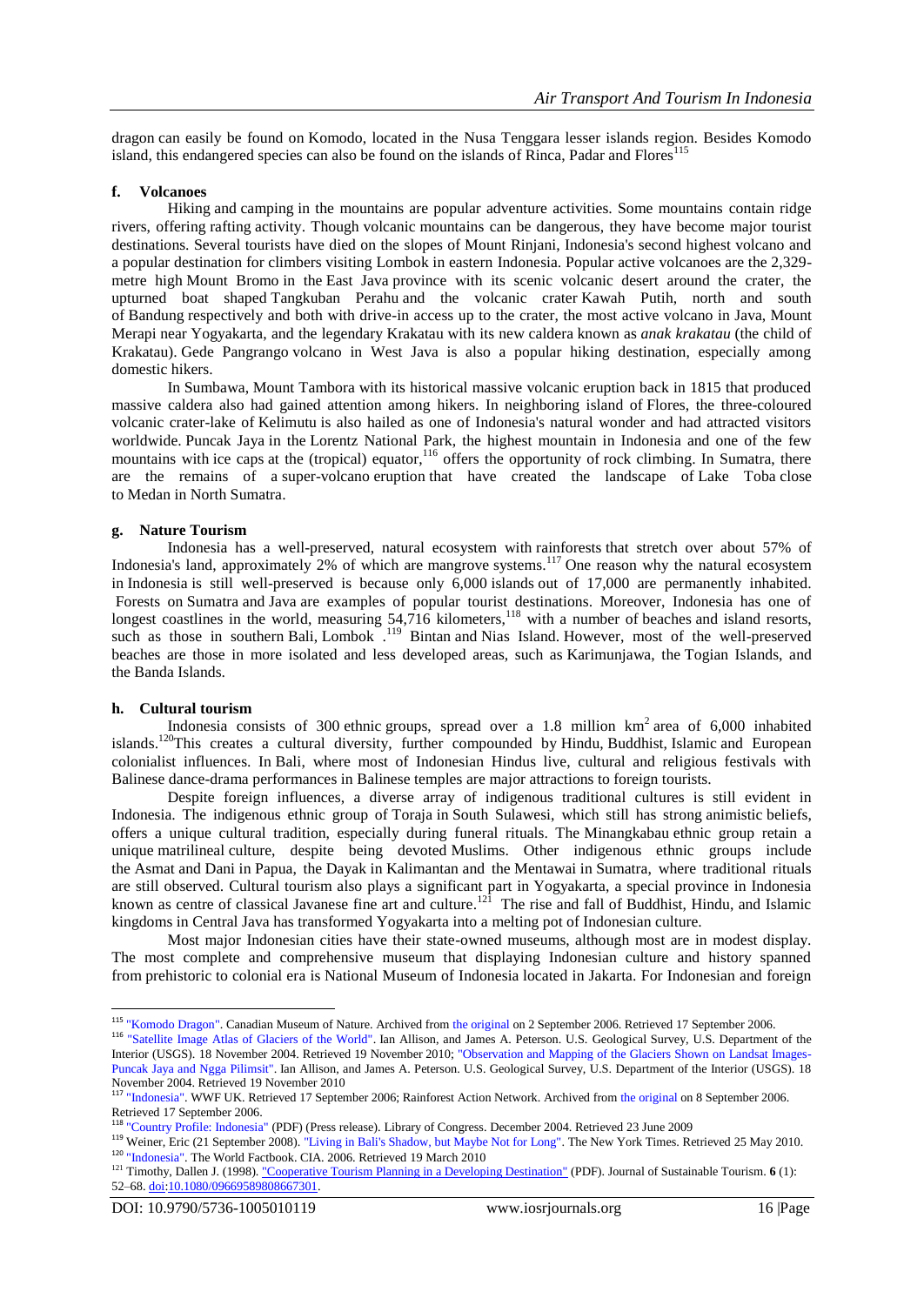visitors unable to visit all [Indonesian provinces,](https://en.wikipedia.org/wiki/Indonesian_provinces) [Taman Mini Indonesia Indah](https://en.wikipedia.org/wiki/Taman_Mini_Indonesia_Indah) in [East Jakarta](https://en.wikipedia.org/wiki/East_Jakarta) provides a comprehensive microcosm of [Indonesian culture.](https://en.wikipedia.org/wiki/Indonesian_culture) Established in 1975 by [Tien Suharto,](https://en.wikipedia.org/wiki/Tien_Suharto) this park displaying museums, separate pavilions with the collections of [Indonesian architecture,](https://en.wikipedia.org/wiki/Indonesian_architecture) clothing, dances and traditions all depicted impeccably.

# **i. Urban Tourism**

Urban tourism activities includes [shopping,](https://en.wikipedia.org/wiki/Shopping) [sightseeing](https://en.wikipedia.org/wiki/Sightseeing) in big cities, or enjoying modern [amusement](https://en.wikipedia.org/wiki/Amusement_parks)  [parks,](https://en.wikipedia.org/wiki/Amusement_parks) resorts, spas, nightlife and entertainment. To some extent urban tourism might also involving municipal culture and heritage tourism, such as visits to city museums or parts of colonial old town. [Ancol Dreamland](https://en.wikipedia.org/wiki/Ancol_Dreamland) with Dunia Fantasi theme park and Atlantis Water Adventure is Jakarta's answer to Disneyland-style amusement park and water park. Several similar theme parks also developed in other cities, such as [Trans Studio](https://en.wikipedia.org/wiki/Trans_Studio_Makassar)  [Makassar](https://en.wikipedia.org/wiki/Trans_Studio_Makassar) and [Trans Studio Bandung.](https://en.wikipedia.org/wiki/Trans_Studio_Bandung) The nation's capital, [Jakarta,](https://en.wikipedia.org/wiki/Jakarta) offers many places for shopping. [Mal Kelapa](https://en.wikipedia.org/wiki/Mal_Kelapa_Gading)  [Gading,](https://en.wikipedia.org/wiki/Mal_Kelapa_Gading) the biggest one with 130 square kilometers, [Plaza Senayan,](https://en.wikipedia.org/wiki/Plaza_Senayan) [Senayan City,](https://en.wikipedia.org/wiki/Senayan_City) [Grand Indonesia,](https://en.wikipedia.org/wiki/Grand_Indonesia) [EX,](https://en.wikipedia.org/wiki/Entertainment_X%27nter) and [Plaza Indonesia](https://en.wikipedia.org/wiki/Plaza_Indonesia) are some of the [shopping malls](https://en.wikipedia.org/wiki/Shopping_mall) in the city. Next to high-end shopping centers with branded products, Indonesia is also a popular destination for handicraft shopping in the region. Certain Indonesian traditional crafts such as [batik,](https://en.wikipedia.org/wiki/Batik) [songket,](https://en.wikipedia.org/wiki/Songket) [ikat](https://en.wikipedia.org/wiki/Ikat) weaving, embroidery, wooden statue and fashion products are popular souvenirs for visitors. Indonesian textile and fashion products are known for its good value; good quality with relatively cheap and reasonable price. [Bandung](https://en.wikipedia.org/wiki/Bandung) is a popular shopping destination for fashion products among Malaysians and Singaporeans.<sup>122</sup>

Another popular tourist activity is [golfing,](https://en.wikipedia.org/wiki/Golfing) a favourite sport among the [upper class](https://en.wikipedia.org/wiki/Upper_class) Indonesians and foreigners. Some notable golf courses in Jakarta are the Cengkareng Golf Club, located in the airport complex, and Pondok Indah Golf and Country Club. Bali has many shopping centres, for instance, the [Kuta](https://en.wikipedia.org/wiki/Kuta) shopping centre and the Galeria [Nusa Dua.](https://en.wikipedia.org/wiki/Nusa_Dua) [Nightlife](https://en.wikipedia.org/wiki/Nightlife_(activity)) of Indonesia is also popular among foreigners, especially in the big cities like [Jakarta,](https://en.wikipedia.org/wiki/Jakarta) [Bandung,](https://en.wikipedia.org/wiki/Bandung) [Surabaya,](https://en.wikipedia.org/wiki/Surabaya) [Manado,](https://en.wikipedia.org/wiki/Manado) [Denpasar](https://en.wikipedia.org/wiki/Denpasar) and [Medan.](https://en.wikipedia.org/wiki/Medan)<sup>123</sup>

# **j. Culinary Traditions Tourism**

Indonesia has rich and diverse culinary traditions, and might be considered as one of the richest and the best in the world; such as [rendang](https://en.wikipedia.org/wiki/Rendang) that recently voted as the number one dish of CNN International 'World's 50 Most Delicious Foods' list.<sup>124</sup> Many regional cuisines exist, often based upon [indigenous culture](https://en.wikipedia.org/wiki/Culture_of_Indonesia) and foreign influences.<sup>125</sup> Indonesian cuisine varies greatly by region and has many different influences.<sup>126</sup> From succulent coconut-milk and curry rich [Minangkabau cuisine](https://en.wikipedia.org/wiki/Minangkabau_cuisine) to Oceanian seafood meal of Papuan and Ambonese cuisine. Embarked on a journey through Indonesian cuisine is as exciting as enjoying the diversity of Indonesian culture, as some kind of dishes might have myriad variations of different recipes across archipelago. Some popular Indonesian dishes such as *[nasi goreng](https://en.wikipedia.org/wiki/Nasi_goreng)*,<sup> $127$ </sup> *[sate](https://en.wikipedia.org/wiki/Satay)*, $128$  and *[soto](https://en.wikipedia.org/wiki/Soto_(food))*<sup>129</sup> are ubiquitous in the country and have numerous regional variations. These dishes are considered as Indonesian [national dishes.](https://en.wikipedia.org/wiki/National_dish)

Eating establishments in Indonesia are available from the modest street-side cart vendors, to the luxury fine-dining restaurants. Most of malls and shopping centres in Indonesian major cities usually have an entire floor dedicated as a [food courts,](https://en.wikipedia.org/wiki/Food_court) where one could samples rich variety of Indonesian cuisine, and some Indonesian cities have their own signature dishes. Such as [Mie Aceh,](https://en.wikipedia.org/wiki/Mie_Aceh) [Padang's](https://en.wikipedia.org/wiki/Padang,_Indonesia) [rendang,](https://en.wikipedia.org/wiki/Rendang) [Palembang's](https://en.wikipedia.org/wiki/Palembang) [pempek,](https://en.wikipedia.org/wiki/Pempek) Jakarta's soto betawi and gado-gado, Bandung's siomay and batagor, Yogyakarta's guded, Solo' tongseng, Semarang's lumpia, Surabaya's rawon, Madura's satay, Balinese nasi campur and babi guling, Makassar's konro, Manado's tinutuan to Chinese Indonesian mie goreng. Some exhibitions, fairs and events often also incorporated eating experiences. Such as [Jakarta Fair](https://en.wikipedia.org/wiki/Jakarta_Fair) that offer local delicacies as well as food products from various corners of Indonesia, or Jakarta Fashion & Food Festival (JFFF) that feature food and fashion.

# **V. Conclusion And Recommendation**

#### **1. Conclusion**

**.** 

Air transport industry and tourism are complemented each other. Tourism depends on transportation to bring visitors, in return the transportation industry depends on tourism to generate demand for its services. The improved facilities have stimulated tourism and the expansion of tourism has stimulated transport. In order to access the areas that are aimed, tourism will use any transportation mode. Air transport plays a dominant role in

<sup>&</sup>lt;sup>122</sup> ["Malaysians flock to Bandung to shop".](http://www.thejakartapost.com/news/2009/07/16/malaysians-flock-bandung-shop.html) Retrieved 11 June 2015

<sup>&</sup>lt;sup>123</sup> Bali Nightlife and Entertainment <http://www.bali-indonesia.com/attractions/enternight.html><br><sup>124</sup> ENLE at 5.0 degrades to the Department of the CNN.E at 2001.E at 2001.

[<sup>&</sup>quot;World's 50 best foods: Readers' picks -](http://www.cnngo.com/explorations/eat/readers-choice-worlds-50-most-delicious-foods-012321) CNN Travel". CNN Travel. Retrieved 11 June 2015

<sup>125</sup> ["Indonesian Cuisine."](http://www.epicurina.com/) [Epicurina.com.](http://www.epicurina.com/) Accessed July 2011

<sup>126</sup> ["World's 50 best foods: Readers' picks -](http://www.cnngo.com/explorations/eat/readers-choice-worlds-50-most-delicious-foods-012321) CNN Travel". CNN Travel. Retrieved 11[; "Indonesian Cuisine."](http://www.epicurina.com/) [Epicurina.com.](http://www.epicurina.com/) Accessed July 2011;"Indonesian food." Belindo.com. Accessed July 2011

[<sup>&</sup>quot;Nasi Goreng: Indonesia's mouthwatering national dish".](http://www.bali-travel-life.com/nasi-goreng.html) Retrieved 5 July 2010

<sup>&</sup>lt;sup>128</sup> ["Indonesian food recipes: Satay".](http://indonesianfoodrecipes.com/indonesian-satay-variants/) Retrieved 5 July 2010

<sup>&</sup>lt;sup>129</sup> A Soto Crawl". Eating Asia. Retrieved 5 July 2010.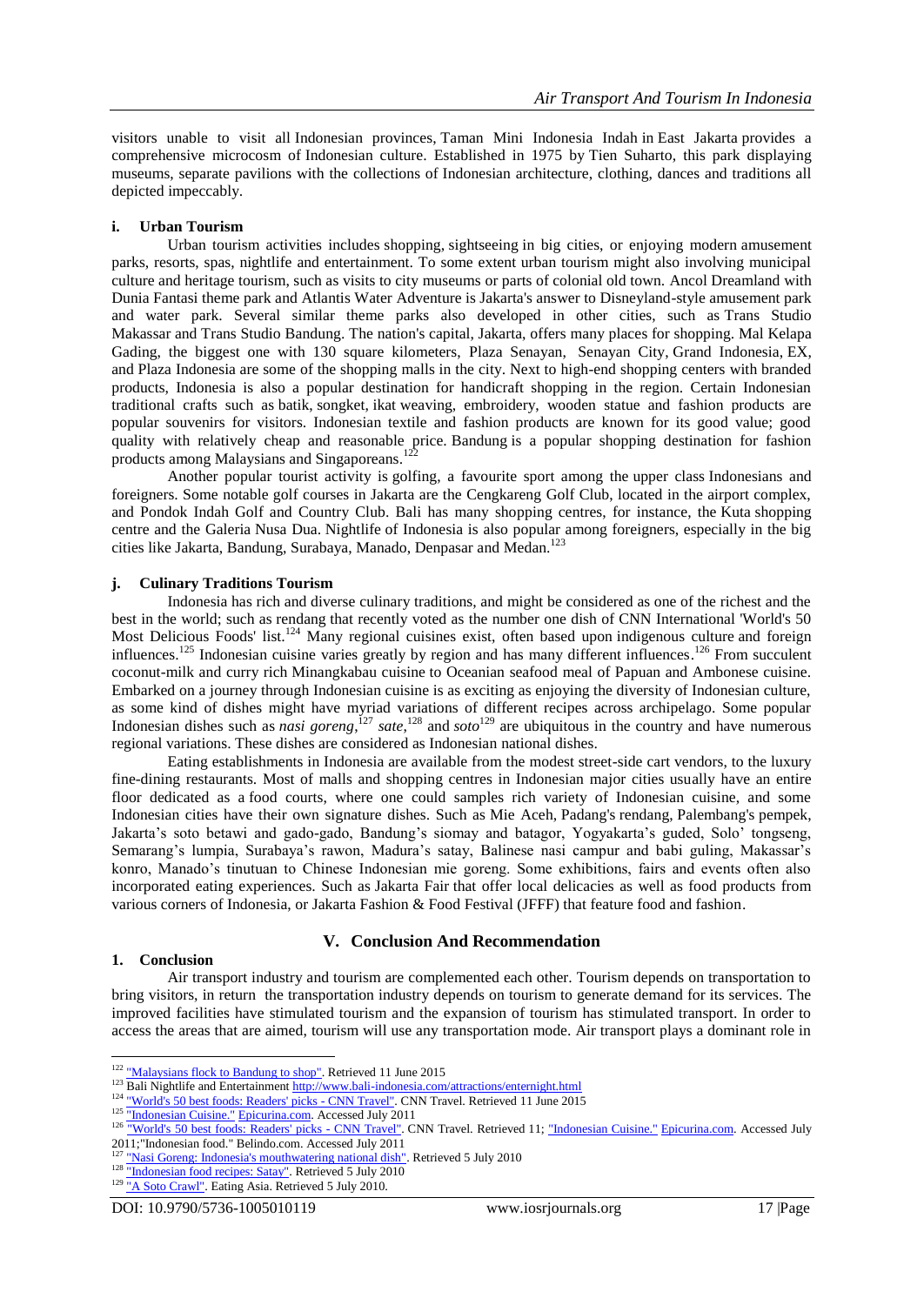regional movements of tourists. Tourism makes, directly or indirectly, a major contribution to the global economy of State. In 2015, tourism contributed US\$ 2.2 trillion to world gross domestic product and provided over 108 million jobs globally. In Indonesia air transport has a significant role to contribute economy and creates jobs. Airlines, airport operators, airport on-site enterprises such as restaurants and retail, aircraft manufacturers and air navigations services provider employed 190.000 people.

#### **c. Recommendation**

Taking into consideration the growth of air transport and existing tourist attraction such Borobudur and ancient temple, the famous diving sites, surfing, national parks, volcanoes, nature tourism, cultural tourism, urban tourism, culinary tradition tourism, the authors recommend that the government of the Republic of Indonesia enhance both air transport and tourist industry to support the national economy in Indonesia.

#### **Bibliography**

- [1]. LCJ Lehtonen, The Bilateral Air Transport Agreement of Finland: A Study in Public International Air Law, (LLM Thesis, McGill University Institute of Air and Space Law, 1977.
- [2]. Martono and Amad Sudiro.,Current Air Transport Regulation in Indonesia (2013) XXXVIII Ann. Air & Sp.L.at 55.
- [3]. Michael Milde., Annals of Air and Space Law Vol.XVIII-1993-Part II. Toronto : The Carswell Company Ltd, 1993.
- [4]. Paul Steven Dempsey., Annals of Air and Space Law, (2005) Vol. XXX-Part I. Toronto : The Carswell Company Ltd, 2005.

# **Books**

#### **Articles**

- [5]. Amad Sudiro and Martono K., National and International Air Transport Regulations in Indonesia. Vol.9(3) IOSR-JAC 8 (Mar.2016).
- [6]. Martono and Amad Sudiro.,A Book Chapters: Aviation Laws and Regulations Applicable in Indonesia. Jakarta : Rajagrafindo, 2017 Chapter Five, page…harap dicari.
- [7]. International Organization Science Research Journal (IOSR-JAC) Vol.9(3) 8(Mar.2016)

#### **Documents**

- [8]. Act Concerning Civil Aviation, Act.No.15 Year 1992. State Gazette of the Republic of Indonesia no.53 Year 1992, Supplement State Gazette No.3481.
- [9]. Act Concerning Civil Aviation, Act No.1 Year 2009. State Gazette of the Republic of Indonesia No.1 Year 2009, Supplement State Gazette of the Republic of Indonesia No.4956.
- [10]. Chicago Convention on International Civil Aviation, signed Chicago on 7 December 1944.
- [11]. Government Regulation Concerning Change from State Enterprise (PN) Perhubungan Udara to Limited Company (PT) Garuda Indonesian Airways, Government Reg. No.67 Year 1971
- [12]. Government Regulation Concerning Change from State Enterprise (PN) Perhubungan Udara Daerah dan Penerbangan Serba Guna "Merpati Nusantara" to Limited Liability Company (PT) Merpati Nusantara Airlines, Government Reg.70 Year 1971.
- [13]. ICAO Doc.9228-C/1036 (1978) International Civil Aviation Organization's Standard Bilateral Tariff Clauses.
- [14]. International Organization Science Research Journal (IOSR-JAC) Vol.9(3) 8(Mar.2016)<br>[15]. Ministerial Decree Concerning Garuda Indonesian Airways Permit from Jakarta to M
- [15]. Ministerial Decree Concerning Garuda Indonesian Airways Permit from Jakarta to Medan, Padang, Palembang, Belitung, Teluk Betung, Kotaradja dan Bengkulu, Ministerial Decree No. T 4/4/4-U.
- [16]. Ministerial Decree Concerning Routes Structure of PN Merpati Nusantara Airlines, Ministerial Decree No. S 8/2/5-Mphb (13 January 1969).
- [17]. Ministerial Decree Concerning Home Bases of Airlines, Ministerial Decree No.SK 402/S/70 (30 December 1970).
- [18]. Ministerial Decree Concerning Requirements and Provisions Regarding Commercial Use of Airplanes, Ministerial Decree No.SK 13/S/1971 (18 January 1971).
- [19]. Ministerial Decree Concerning Domestic Tariff Changes, Ministerial Decree No.KM96/PR.303/Phb-84 ( 1 May 1984).
- [20]. Ministerial Decree Concerning Engagement in Air Transport. Ministerial Decree No.KM 81(2004).
- [21]. Ministerial Decree Concerning Engagement of Air Transportation, Ministerial Decree, KM 25 (25 November 2008.
- [22]. Ministerial Decree Concerning the Calculation Mechanism and Determination of Ceiling Passengers for Economy Tariff Class of Air Transportation Domestic Services, Ministerial Decree No.26 (14 April 2010).
- [23]. Regulation Concerning the Amount of Surcharges of Domestic Scheduled Transportation Tariffs, Ministerial Regulation No.PM 2 of 2014 (16 February 2014).

#### **Others**

- [24]. ["A Soto Crawl".](http://eatingasia.typepad.com/eatingasia/2009/03/soto-crawl.html) Eating Asia. Retrieved 5 July 2010.
- [25]. Air Born Indonesia, Eastindo, Gatari Air Services, Mimika Air, Nusantara Air Charter, Nusantara Buana Air, Premiair and transwista Prima Aviation;
- [26]. [https://en.wikipedia.org/wiki/List\\_of\\_airlines\\_of\\_Indonesia](https://en.wikipedia.org/wiki/List_of_airlines_of_Indonesia)
- [27]. AIR TRANSPORTATIO[N http://www.indonesia-tourism.com/transport.html.](http://www.indonesia-tourism.com/transport.html)
- [28]. Bali Nightlife and Entertainment <http://www.bali-indonesia.com/attractions/enternight.html>
- [29]. ["Bunaken Diving Sites".](http://www.divetheworldindonesia.com/manado-diving-sites-bunaken-island.htm) Dive The World<br>[30]. "Countries of the World by Area- no 16 In
- ["Countries of the World by Area-](http://www.nationsonline.org/oneworld/countries_by_area.htm) no 16 Indonesia". Retrieved 19 September 2010
- [31]. ["Country Profile: Indonesia"](http://lcweb2.loc.gov/frd/cs/profiles/Indonesia.pdf) (PDF) (Press release). Library of Congress. December 2004. Retrieved 23 June 2009
- [32]. Claire Harvey (5 May 2002). "'Kuta Cowboys' strutting their stuff for lovelorn visitors". The Jakarta Post. Retrieved 16 October 2014;
- [33]. Dieny Ferbianty. ["Sejarah Pariwisata Indonesia"](http://www.scribd.com/doc/56647863/Sejarah-Pariwisata-Indonesia) (PDF). Retrieved 27 June 2011.
- [34]. Elliot, Mark (November 2003). Indonesia. Lonely Planet. [ISBN](https://en.wikipedia.org/wiki/International_Standard_Book_Number) [1-74059-154-2](https://en.wikipedia.org/wiki/Special:BookSources/1-74059-154-2)
- [35]. "Ethnologue [Languages of the World -](http://www.ethnologue.com/show_country.asp?name=ID) Languages of Indonesia". Lewis, M. Paul (ed.). Ethnologue: Languages of the World, Sixteenth edition. Dallas, Tex.: SIL International. Online version. 2009. Retrieved 19 September 2010.
- [36]. ["Field Listing -](https://www.cia.gov/library/publications/the-world-factbook/fields/2060.html) Coastline". The World Factbook. CIA. 2006. Retrieved 19 March 2010